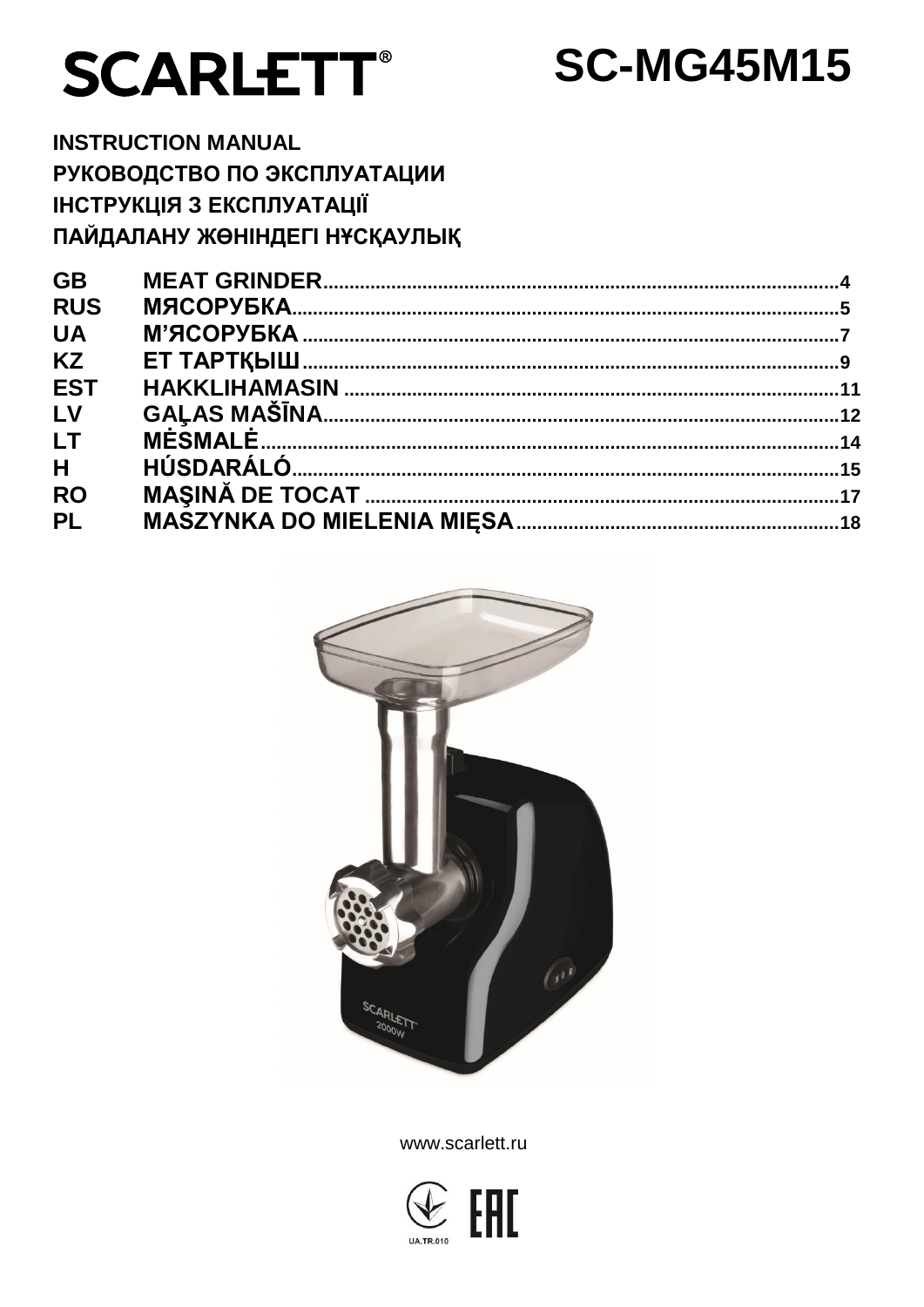- 1. On/O/R switch (ON/OFF/REVERS)
- 2. Head
- 3. Hopper plate
- 4. Food pusher
- 5. Snake
- 6. Cutting blade
- 7. Cutting plate (fine holes) 5, 7 mm
- 8. Fixing ring
- 9. Body
- 10. Head stopper
- 11. Kebbe attachment
- 12. Sausage attachment
- 13. Cover of hamburg attachment
- 14. Turner of hamburg attachment
- 15. Plate of hamburg attachment

- 1. Вимикач ON/O/R
- 2. Завантажувальна горловина
- 3. Завантажувальний лоток
- 4. Штовхальник
- 5. Металевий шнек
- 6. Ніж
- 7. Решіткi з отворами 5, 7 мм
- 8. Кільцева гайка
- 9. Корпус електродвигуна
- 10. Фіксатор знімного блоку м'ясорубки
- 11. Насадка кеббе
- 12. Насадка для готування домашньої ковбаси
- 13. Кришка насадки для формування котлет для гамбургерів
- 14. Лопатка для гамбургерів
- 15. Насадка для формування котлет для гамбургерів

# **EST KIRJELDUS LV APRAKSTS**

- 1. Lüliti ON/O/R
- 2. Ettesöötmistoru
- 3. Laadimislett
- 4. Lükkur
- 5. Metalltigu
- 6. Nuga
- 7. Väikeste aukudega võre 5, 7 mm
- 8. Rõngasmutter
- 9. Elektrimootori korpus
- 10. Eemaldatava ploki fiksaator
- 11. Kebbe otsik
- 12. Otsik koduse vorsti valmistamiseks
- 13. Hamburgeripihvide vormimise otsiku kaas
- 14. Hamburgerilabidas
- 15. Hamburgeripihvide vormimise otsik.

#### **LT APRAŠYMAS H LEÍRÁS**

- 1. Jungiklis ON/O/R
- 2. Įkrovimo anga
- 3. Įkrovimo lovelis
- 4. Stūmiklis
- 5. Metalinis sraigtas
- 6. Peilis
- 7. Smulkaus malimo grotelės 5, 7 mm
- 8. Žiedinė veržlė
- 9. Elektros variklio korpusas
- 10. Mėsmalės nuimamojo bloko fiksatorius
- 11. Antgalis kebbe
- 12. Antgalis dešrelių gamybai
- 13. Antgalio dangtelis formuoti kotletus mėsainiams
- 14. Lopetėlė mėsainiams
- 15. Antgalis formuoti kotletus mėsainiams

#### **RO DETALII PRODUS PL BUDOWA WYROBU**

- 1. Întrerupător ON/O/R
- 2. Gura de alimentare
- 3. Jgheab de alimentare
- 4. Împingător
- 5. Șurub de metal

www.scarlett.ru 2 SC-MG45M15

# **GB DESCRIPTION RUS УСТРОЙСТВО ИЗДЕЛИЯ**

1. Выключатель ON/O/R ( ВКЛ./ВЫКЛ./РЕВЕРС)

 $IMA01Q$ 

- 2. Загрузочная горловина
- 3. Загрузочный лоток
- 4. Толкатель
- 5. Металлический шнек
- 6. Нож
- 7. Решетки с отверстиями 5, 7 мм
- 8. Кольцевая гайка
- 9. Корпус электродвигателя
- 10. Фиксатор съемного блока мясорубки
- 11. Насадка кеббе
- 12. Насадка для приготовления домашней колбасы
- 13. Крышка формы для гамбургеров
- 14. Лопатка для гамбургеров
- 15. Форма для гамбургеров

#### **UA ОПИС KZ СИПАТТАМА**

- 1. Ажыратқыш ON/O/R
- 2. Салатын өңдіршек
- 3. Ет салынатын науа
- 4. Итергіш
- 5. Металлдық шнек
- 6. Пышақ
- 7. Ұсақ тесікшелі тор 5, 7 мм
- 8. Айналмалы гайка
- 9. Электр қозғалтқышы корпусы

14. Гамбургерлерге арналған қалақша

7. Režģis ar maziem atvērumiem 5, 7 mm

12. Uzgalis mājas desu gatavošanai

10. Gaļas mašīnas noņemamā bloka fiksators

15. Hamburgeru kotlešu veidošanas uzliktnis

13. Hamburgeru kotlešu veidošanas uzliktņa vāks

10. Ет тартқыш алмалы-салмалы блогінің бекіткіші

13. Гамбургерлер үшін котлет жасауға арналған қондырманың

15. Гамбургерлер үшін котлет жасауға арналған қондырма

11. Кеббе саптамасы

1. Slēdzis ON/O/R 2. Pildīšanas atvērums 3. Iekraušanas paplāte

5. Metāliskais gliemezis

8. Gredzena uzgrieznis 9. Elektrodzinēja korpuss

14. Hamburgeru lāpstiņa

1. Főkapcsoló ON/O/R 2. Adagolótorok 3. Adagolótartály 4. Tolórúd

5. Fém csigacsavar

11. Kebbe tartozék

14. Hamburger-lapát

2. Gardziel załadowcza 3. Misa załadowcza 4. Popychacz 5. Ślimak metalowy

7. Kislyukú rács 5, 7 mm 8. Gyűrűs csavaranya

10. A levehető húsdarálóblokk rögzítője

15. Hamburger húspogácsa-formáló

12. Házikolbász elkészítéséhez használt tartozék 13. Hamburger húspogácsa-formáló fedele

1. Przełącznik ON/O/R ( WŁ./WYŁ./NAWRÓT)

6. Kés

9. Motorház

11. Uzgalis кеббе

4. Stampa

6. Nazis

қақпағы

12. Үй шұжығын дайындауға арналған саптама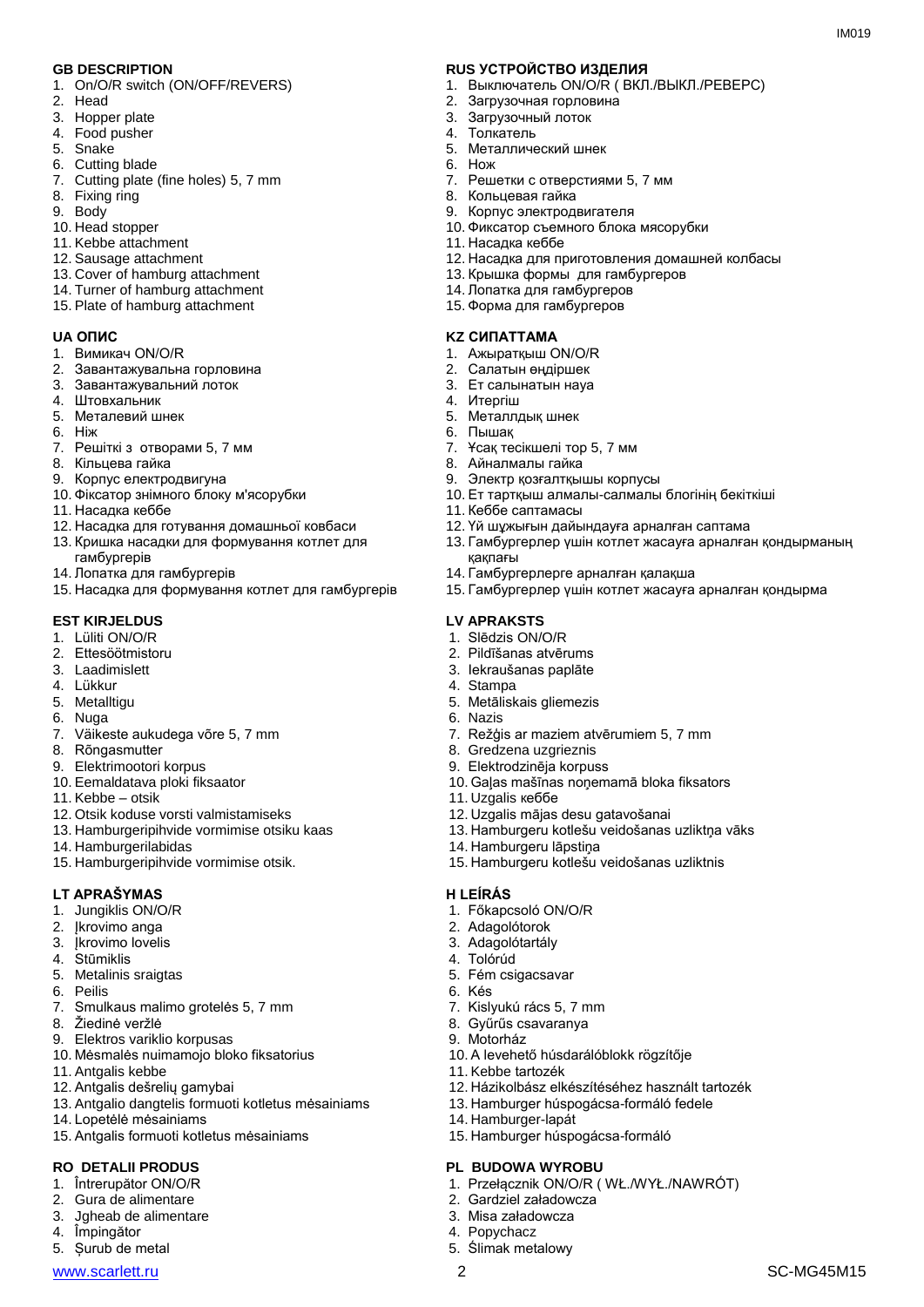- 6. Cuțit
- 7. Grilă cu găuri mini 5, 7 mm
- 8. Piuliță inelară
- 9. Corpul motorului
- 10. Fixatorul blocului detașabil al mașinii de tocat carne
- 11. Antgalis kebbe
- 12. Antgalis dešrelių gamybai
- 13. Capacul accesoriului de formare a pârjoalelor pentru hamburgeri
- 14. Spatulă pentru hamburgeri
- 15. Accesoriu de formare a pârjoalelor pentru hamburgeri
- 6. Nożyk
- 7. Sitko z otworami 5, 7 mm
- 8. Nakrętka pierścieniowa
- 9. Obudowa silnika elektrycznego
- 10. Ustalacz zdejmowanego zespołu mielącego maszynki do mięsa

IM019

- 11. Nasadka do wyrobu kibbeh
- 12. Nasadka do przygotowania domowej kiełbasy
- 13.Pokrywa przystawki do formowania kotletów do hamburgerów
- 14. Łopatka do hamburgerów
- 15.Przystawka do formowania kotletów do hamburgerów





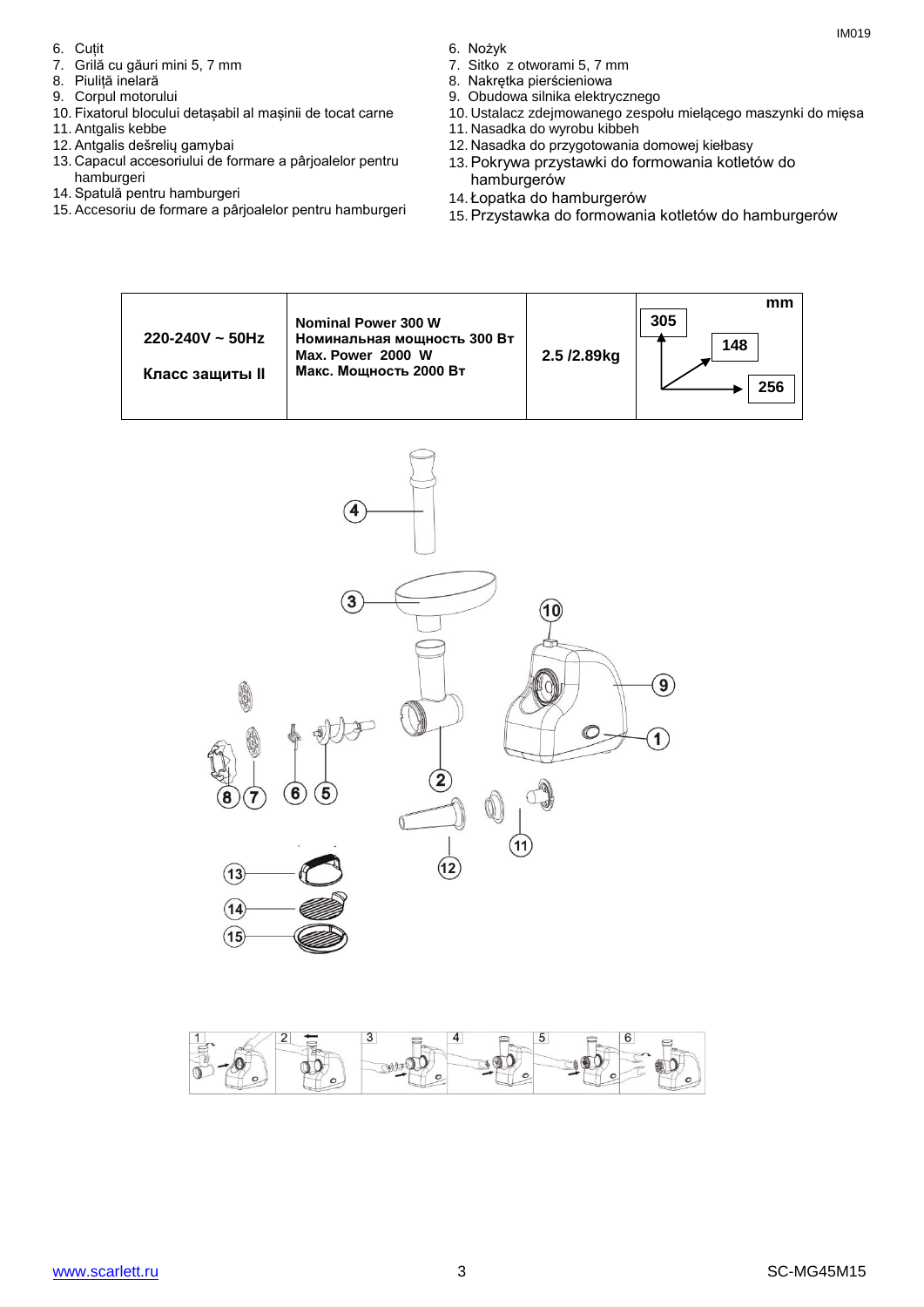# **GB INSTRUCTION MANUAL IMPORTANT SAFEGUARDS**

- Please read these operating instructions carefully before connecting your kettle to the power supply, in order to avoid damage due to incorrect use.
- Before the first switching on check that the voltage indicated on the rating label corresponds to the mains voltage in your house.
- Incorrect operation and improper handling can lead to malfunction of the appliance and injuries to the user.
- The appliance is intended for use only in domestic aims. The unit is not intended for industrial and commercial use, and also for use in:
- kitchen area for the stuff of shops, offices and the other industrial places
- farm houses
- hotels, motels, rest homes and other similar places by residents.
- Do not use outdoors.
- **Do not disassemble the appliance when it is plugged to the power supply.** Always unplug the appliance from the power supply before cleaning and when not in use.
- To prevent risk of electric shock and fire, do not immerse the appliance in water or any other liquids. If it has happened, unplug it immediately and check in service center.
- The appliance is not intended for use for physically, [sensory or mental disabled](https://www.multitran.ru/c/m.exe?t=5841801_1_2&s1=%F7%E5%EB%EE%E2%E5%EA%20%F1%20%EE%E3%F0%E0%ED%E8%F7%E5%ED%ED%FB%EC%E8%20%E2%EE%E7%EC%EE%E6%ED%EE%F1%F2%FF%EC%E8) person (including children) or for person with lack of life experience or knowledge, if only they are under supervision or have been instructed about the use of the unit by responsible person.
- Children must be under control in order not to be allowed to play with the appliance.
- Do not leave the appliance switched on when not in use.
- Do not use other attachments than those supplied.
- In case of power cord is damaged, its replacement should be done by the manufacture or service department or the other high-skill person to avoid any danger.
- Do not attempt to repair, adjust or replace parts in the appliance. Check and repair the malfunctioning appliance in the nearest service center only.
- Keep the cord away from sharp edges and hot surfaces.
- Do not pull, twist, or wrap the power cord around the appliance.
- Do not place the appliance near gas or electric oven or store at heated surface.
- Avoid contacting with moving parts.
- The blades are very sharp, so handle them with care.
- Do not push products into the appliance with fingers while it is in operation. If food becomes lodged in the feeder tube, use the pusher to push it down. If this doesn't work, turn the motor off, unplug the unit, and then disassemble the appliance to remove remaining food.
- When carrying the unit be sure to hold the motor housing with both hands. Do not carry the unit by the hopper plate or head.
- Do not fix the cutting blade and cutting plate when using kebbe attachment.
- Do not grind hard food such as bones, nuts, ginger or other products with hard fiber.
- When the circuit breaker activates, do not switch on.
- **Do not run the meat grinder continuously for longer than 7 minutes**. Turn the unit off and let it rest for at least 7 minutes to cool down the motor, otherwise the motor may be damaged.
- Be sure to turn the appliance off after each use. Make sure the motor stops completely before disassembling.
- Do not overload the appliance with products.
- If the product has been exposed to temperatures below 0ºC for some time it should be kept at room temperature for at least 2 hours before turning it on.
- The manufacturer reserves the right to introduce minor changes into the product design without prior notice, unless such changes influence significantly the product safety, performance, and functions.
- Production date mentioned on the unit and/or on the packing materials and documentations.

# **BEFORE THE FIRST USE**

- Wash all parts (except body) in warm soapy water.
- Before plugging in, ensure the appliance is switched off.

# **INSTRUCTION FOR USING**

ASSEMBLING(Fig.1-6)

- Place the head tightly onto the head inlet.
- Place the snake into the head, long end first, and turn to feed the screw slightly until it is set into the motor housing.
- Place the cutting blade onto the snake shaft with the blade facing the front as illustrated. Place the desired cutting plate next to the cutting blade, fitting protrusions in the slots. If it is not fitted properly, meat will not be ground.
- For easy disassembly on the fix ring are provided few grooves, you can use any improvised cutlery to reverse it.
- Screw the fixing ring tightly. Do not overtighten.
- Place the feed tray on the head and fix it into position.
- Locate the unit on a firm surface.
- The air passage at the bottom and the side of the motor housing should be kept free and not blocked. PROCESSING MEAT
- 
- Cut the meat into pieces so that they easily fit the throat.
- Plug the meat grinder in and set the switch to the ON position.
- Place the meat on the hopper tray and feed it into the meat grinder little by little with the pusher.
- After finishing work switch off the meat grinder and unplug it from outlet.

MAKING KEBBE

- Kebbe is a traditional Middle Eastern dish. It is usually prepared of lamb and bulgur minced together to smooth paste. Paste is formed to hollow tubes, stuffed with mixture of meat and spices and then deep-fried.
- Feed the prepared minced meat through the kebbe maker.
- Cut the resulting tube into cylinders of desired length.
- Stuff the cylinders with filling and seal the ends.
- Deep-fry kebbe.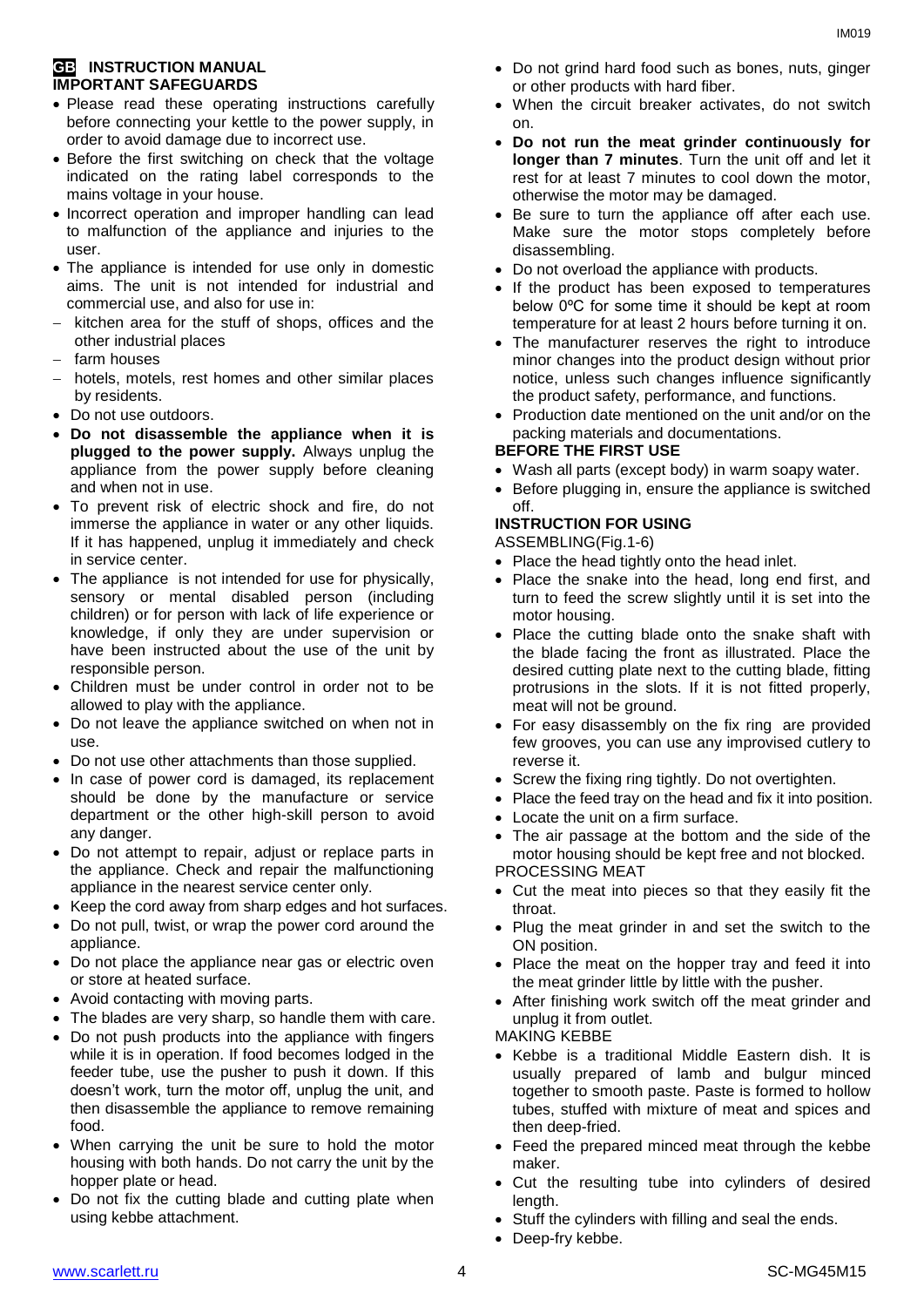# MAKING SAUSAGES

- Put the sausage skin in warm water for 10 minutes. Then slide the wet skin onto the sausage horn.
- Put the minced meat in the tray. To fill the skin push the meat into the cutter housing.
- If the skin gets stuck onto the sausage horn, wet it with some water.

MAKING HAMBURG

- Place the ground meat to the plate, and use the cover to press it.
- Form hamburg.
- Use turner to take out the hamburg.

# **REVERSE MODE**

- If the meat grinder is jammed, switch it off and without unplugging it from the outlet set the switch to the R position.
- The feed screw will start rotating in the opposite direction and push out jammed food.
- If this does not help, unplug the meat grinder from the outlet, disassemble and clean it.

# **CLEANING AND MAINTENANCE**

DISASSEMBLING

- Switch off the appliance and make sure that the motor has stopped completely.
- Unplug the appliance.
- Disassemble by reversing the assembling steps. CLEANING
- Remove meat, etc.
- Wash each part in warm soapy water.
- Do not use abrasives, chlorine containing substances or organic solvents.
- Do not immerse the motor housing in water, but only wipe it with a damp cloth.
- **The metal parts of the mincing machine are not to be washed in the dishwasher!**
- **Do not wash all metal parts with hot water which temperature above 50**℃**. Bcs it will be accelerate metal parts oxidation.**
- **After washing pls use dry dishcloth clean the metal parts.**
- **If the meat grinder won't be use for a long time, pls wipe all the metal parts by vegetable oil-wet dishcloth.**

# **STORAGE**

- Switch off and unplug the appliance; let it entirely cool.
- Complete all requirements of Chapter CLEANING AND MAINTENANCE.
- Reel on the power cord.
- Keep the appliance in a dry cool place. ₲
- The symbol on the unit, packing materials and/or documentations means used electrical and electronic units and battery's should not be toss in the garbage with ordinary household garbage. These units should be pass to special receiving point.
- For additional information about actual system of the garbage collection address to the local authority.
- Valid utilization will help to save valuable resources and avoid negative work on the public health and environment which happens with incorrect using garbage.

# **RUS РУКОВОДСТВО ПО ЭКСПЛУАТАЦИИ МЕРЫ БЕЗОПАСНОСТИ**

- Внимательно прочитайте данную инструкцию перед эксплуатацией прибора во избежание поломок при использовании.
- Перед первоначальным включением проверьте, соответствуют ли технические характеристики, указанные на изделии параметрам электросети.
- Неправильное обращение может привести к поломке изделия, нанести материальный ущерб и причинить вред здоровью пользователя.
- Прибор предназначен для использования только в бытовых целях. Прибор не предназначен для промышленного и коммерческого применения, а также для использования:
- в кухонных зонах для персонала в магазинах, офисах и прочих производственных помещениях;
- в фермерских домах;
- клиентами в гостиницах, мотелях, пансионатах и других похожих мест проживания.
- Не использовать вне помещений.
- **Запрещается разбирать устройство, если оно подключено к электросети.** Всегда отключайте устройство от электросети перед очисткой, или если Вы его не используете.
- Во избежание поражения электрическим током и возгорания, не погружайте прибор и шнур питания в воду или другие жидкости. Если это произошло, немедленно отключите его от электросети и обратитесь в Сервисный центр для проверки.
- Прибор не предназначен для использования лицами (включая детей) с пониженными физическими, сенсорными или умственными способностями или при отсутствии у них жизненного опыта или знаний, если они не находятся под присмотром или не проинструктированы об использовании прибора лицом, ответственным за их безопасность.
- Дети должны находиться под присмотром для недопущения игр с прибором.
- Не оставляйте включенный прибор без присмотра.
- Не используйте принадлежности, не входящие в комплект поставки.
- При повреждении шнура питания его замену, во избежание опасности, должны производить изготовитель, сервисная служба или подобный квалифицированный персонал.
- Не пытайтесь самостоятельно ремонтировать устройство. При возникновении неполадок обращайтесь в ближайший Сервисный центр.
- Следите, чтобы шнур питания не касался острых кромок и горячих поверхностей.
- Не тяните, не перекручивайте и ни на что не наматывайте шнур питания.
- Не ставьте прибор на горячую газовую или электрическую плиту, не располагайте его поблизости от источников тепла.
- Не прикасайтесь к движущимся частям прибора.
- Будьте осторожны при обращении с ножом он очень острый.
- www.scarlett.ru 5 SC-MG45M15 Не проталкивайте продукты в горловину пальцами, используйте для этого толкатель. Если это не помогло, выключите и отключите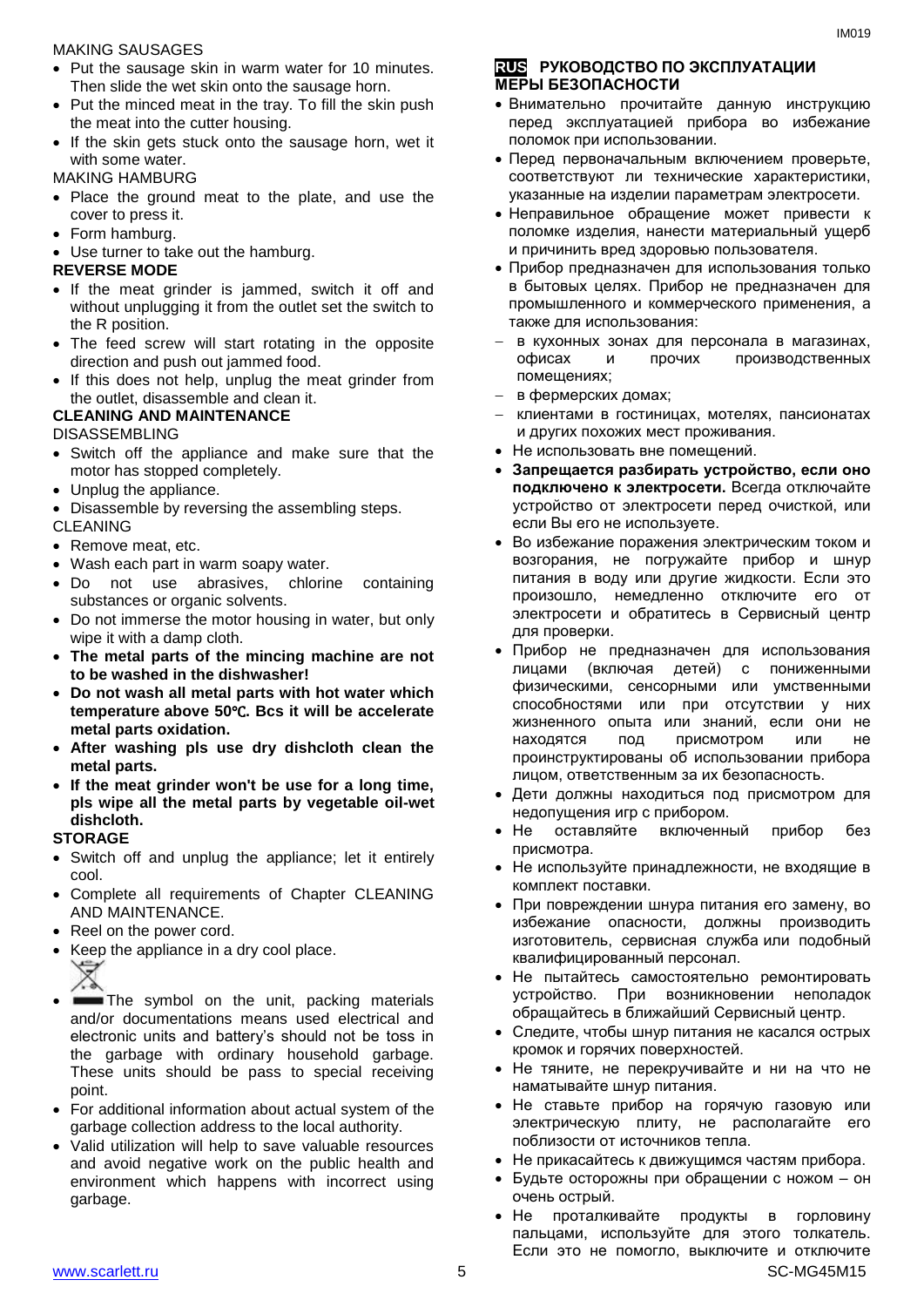- При переноске держите прибор обеими руками за корпус и ни в коем случае не за лоток для продуктов или горловину.
- При использовании насадки кеббе не устанавливайте нож и решетку.
- Не измельчайте в мясорубке твердые продукты (кости, орехи, имбирь и др.).
- Если сработала система защиты от перегрева двигателя, не включайте прибор, пока он полностью не остынет.
- **Максимально допустимое время непрерывной работы – не более 7 минут с обязательным перерывом не менее 7 минут.**
- Каждый раз после окончания работы убедитесь, что прибор выключен, отключен от электросети и двигатель полностью остановился, прежде чем приступать к разборке устройства.
- Не перегружайте прибор продуктами.
- Если изделие некоторое время находилось при температуре ниже 0ºC, перед включением его следует выдержать в комнатных условиях не менее 2 часов.
- Производитель оставляет за собой право без дополнительного уведомления вносить незначительные изменения в конструкцию изделия, кардинально не влияющие на его безопасность, работоспособность и функциональность.
- Дата производства указана на изделии и/или на упаковке, а также в сопроводительной документации.

# **ПОДГОТОВКА К РАБОТЕ**

- Прибор предназначен для приготовления мяса.
- Все части мясорубки, которые будут соприкасаться с продуктами (кроме корпуса), вымойте теплой водой с моющим средством.
- Перед подключением прибора к электросети удостоверьтесь, что он выключен.

# **РАБОТА**

СБОРКА (Рис.1-6)

- Вставьте загрузочную горловину мясорубки в гнездо на корпусе.
- Поверните до щелчка.
- Вставьте в загрузочную горловину мясорубки шнек длинным концом и поворачивайте его до тех пор, пока он не встанет на место.
- Наденьте на шнек сначала нож (плоской стороной наружу), а затем решетку так, чтобы ее выступы вошли в пазы на горловине мясорубки, а режущие кромки ножа плотно прилегли к ее плоскости, иначе мясо не будет перемалываться.
- Затяните (не перетягивая) кольцевую гайку.
- Для удобства на гайке предусмотрены специальные пазы, благодаря которым можно воспользоваться любым подручным столовым прибором, чтобы открутить ее.
- Установите на загрузочную горловину мясорубки лоток для продуктов.
- Поставьте мясорубку на ровную поверхность.
- Ничем не перекрывайте вентиляционные отверстия на нижней и боковой панелях. ОБРАБОТКА МЯСА
- Порежьте мясо на куски такого размера, чтобы они легко проходили в загрузочную горловину.
- Подключите мясорубку к электросети и переключите выключатель в положение ON.
- Положите мясо на лоток и понемногу подавайте в мясорубку толкателем.
- После окончания работы выключите мясорубку и отключите ее от электросети.

ПРИГОТОВЛЕНИЕ КЕББЕ

- Кеббе это традиционное ближневосточное блюдо. Его обычно готовят из баранины и пшеничной крупы, которые перекручивают в однородный фарш. Из фарша делают полые трубочки, начиняют их более грубым фаршем со специями и обжаривают в масле.
- Пропустите заранее приготовленный фарш через насадку для приготовления кеббе.
- Порежьте получившуюся полую трубку на кусочки желаемой длины.
- Наполните трубочки начинкой и залепите их концы.
- Обжарьте кеббе в масле.

ПРИГОТОВЛЕНИЕ ДОМАШНЕЙ КОЛБАСЫ

- Подержите оболочку для колбасы в теплой воде 10 минут, затем наденьте влажную оболочку на насадку для приготовления колбасы.
- Поместите измельченное мясо в лоток. Наполните оболочку, мягко проталкивая мясо в горловину с помощью толкателя.
- Если оболочка прилипнет к насадке, смочите ее водой.
- ПРИГОТОВЛЕНИЕ КОТЛЕТ ДЛЯ ГАМБУРГЕРОВ
- Поместите лопатку на форму для приготовления котлет для гамбургеров, сверху положите фарш.
- Уплотните фарш с помощью крышки формы.
- Поднимите крышку и, держась за выступ на лопатке для гамбургеров, выньте сформированный фарш.

РЕВЕРС

- Если мясорубка забилась, выключите ее и, не отключая от электросети, переключите выключатель в положение R.
- Шнек начнет вращаться в обратном направлении и вытолкнет застрявшие продукты.
- Если это не помогает, отключите мясорубку от электросети, разберите и прочистите.

# **ОЧИСТКА И УХОД**

РАЗБОРКА

- Выключите мясорубку и удостоверьтесь, что двигатель полностью остановился.
- Отключите прибор от электросети.
- Разборку производите в обратном сборке порядке.
- При отсоединении загрузочной горловины мясорубки нажмите на фиксатор и поверните горловину.
- Для облегчения разборки на кольцевой гайке предусмотрены специальные выступы. ОЧИСТКА
- Удалите остатки продуктов.
- Вымойте все детали, соприкасавшиеся с продуктами, теплой водой с моющим средством.
- Не применяйте абразивные и хлорсодержащие вещества или органические растворители.
- Не погружайте корпус электродвигателя в воду. Протирайте его влажной тканью.
- **Запрещается мыть металлические детали мясорубки в посудомоечной машине!**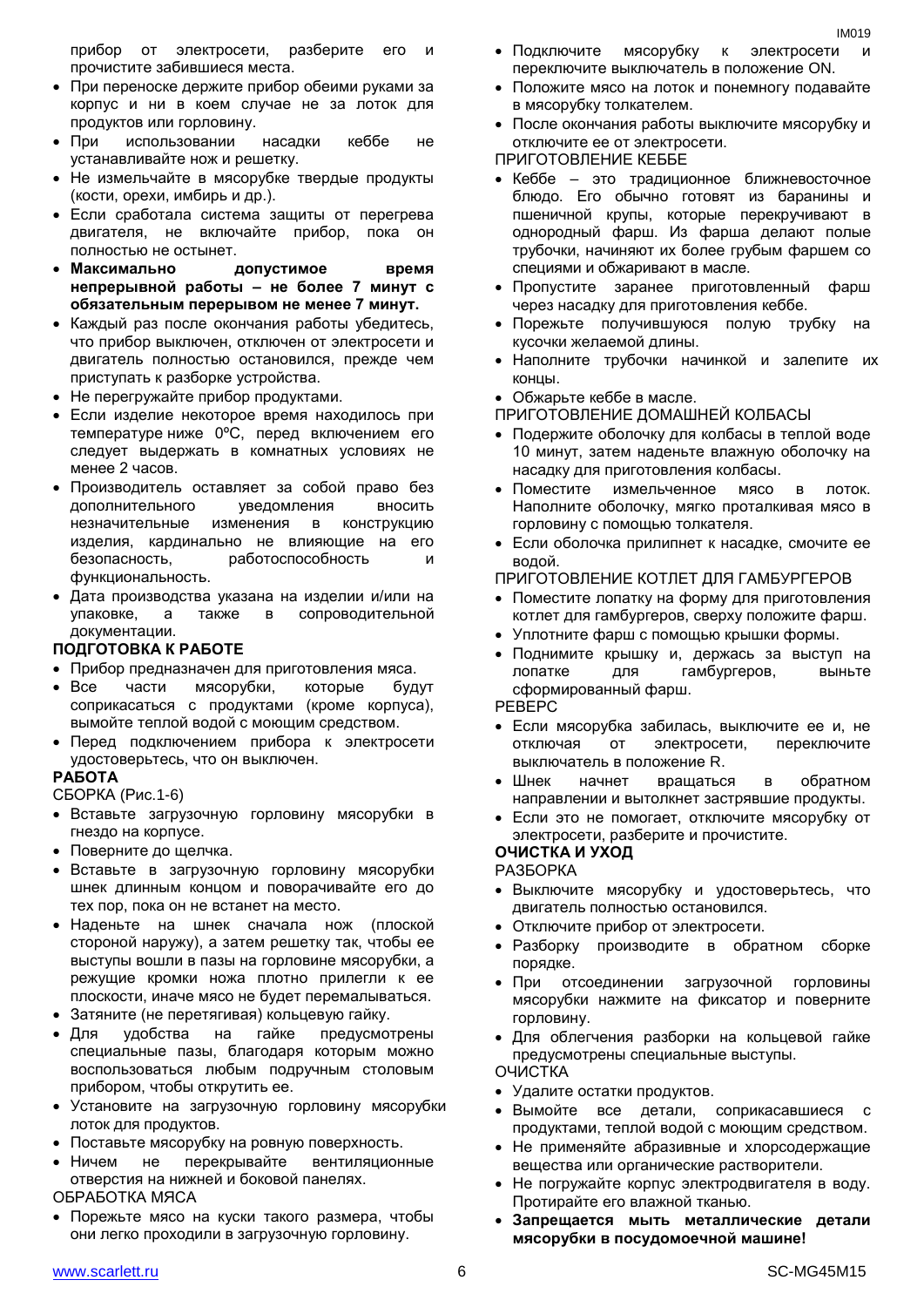- **Не используйте горячую воду с температурой выше 50**℃ **для мытья металлических частей мясорубки, т.к. это ускорит их окисление.**
- **После мытья вытрите металлические части сухой тканью.**
- **Если мясорубка не будет использоваться длительное время, протрите все ее металлические части тканью, смоченной в растительном масле.**

#### **ХРАНЕНИЕ**

- Перед хранением убедитесь, что прибор отключен от электросети.
- Выполните все требования раздела ОЧИСТКА И УХОД.
- Смотайте шнур питания.
- Храните прибор в сухом прохладном месте.
- Данный символ на изделии, упаковке и/или сопроводительной документации означает, что использованные электрические и электронные изделия и батарейки не должны выбрасываться вместе с обычными бытовыми отходами. Их следует сдавать в специализированные пункты приема.
- Для получения дополнительной информации о существующих системах сбора отходов обратитесь к местным органам власти.
- Правильная утилизация поможет сберечь ценные ресурсы и предотвратить возможное негативное влияние на здоровье людей и состояние окружающей среды, которое может возникнуть в результате неправильного обращения с отходами.

# **UA ІНСТРУКЦІЯ З ЕКСПЛУАТАЦІЇ**

- Шановний покупець! Ми вдячні Вам за придбання продукції торговельної марки SCARLETT та довіру до нашої компанії. SCARLETT гарантує високу якість та надійну роботу своєї продукції за умови дотримання технічних вимог, вказаних в посібнику з експлуатації.
- Термін служби виробу торгової марки SCARLETT у разі експлуатації продукції в межах побутових потреб та дотримання правил користування, наведених в посібнику з експлуатації, складає 2 (два) роки з дня передачі виробу користувачеві. Виробник звертає увагу користувачів, що у разі дотримання цих умов, термін служби виробу може значно перевищити вказаний виробником строк.

# **ЗАХОДИ БЕЗПЕКИ**

- Уважно прочитайте дану інструкцію перед експлуатацією приладу, щоб запобігти поломок при використанні.
- Перед першим вмиканням перевірте, чи відповідають технічні характеристики виробу, позначені на наклейці, параметрам електромережі.
- Невiрне використання може призвести до поломки виробу, завдати матеріального урону та шкоди здоров'ю користувача.
- Прилад призначений для використання тільки в побутових цілях. Прилад не призначений для промислового та комерційного застосування, а також для використання:
- у кухонних зонах для персоналу в магазинах, офісах та інших виробничих приміщеннях;
- у фермерських будинках;
- клієнтами у готелях, мотелях, пансіонатах та інших схожих місцях проживання.
- Використовувати тільки у приміщенні.
- **Забороняється розбирати пристрій, якщо він підключений до електромережі.** Перед очищенням, або якщо Ви не використовуєте пристрій – завжди відключайте його з електромережі.
- Щоб уникнути враження електричним струмом і займання, не занурюйте прилад у воду, чи іншу рідину. Якщо це відбулося, потрібно негайно відключити пристрій від електромережі та звернутися до Сервісного центру для перевірки.
- Прилад не призначений для використання особами (у тому числі дітей) зі зниженими фізичними, сенсорними чи розумовими здібностями або за відсутності в них життєвого досвіду чи знань, якщо вони не знаходяться під наглядом чи не проінструктовані про використання приладу особою, що відповідає за їхню безпеку.
- Діти повинні знаходитись під наглядом задля недопущення ігор з приладом.
- Не залишайте увімкнений прилад без догляду.
- Не використовуйте комплектуючі, що не входять до комплекту.
- У разі пошкодження кабелю живлення його заміну, задля запобігання небезпеці, повинен здійснювати виробник, сервісна служба чи подібний кваліфікований персонал.
- Не намагайтеся самостійно ремонтувати пристрій. У разі виникнення несправностей звертайтеся до найближчого Сервісного центру.
- Слідкуйте, щоб шнур живлення не торкався гострих крайок та гарячих поверхонь.
- Не тягніть, не перекручуйте та ні на що не намотуйте шнур живлення.
- Не ставте прилад на гарячу газову чи електричну плиту, не розташовуйте його поблизу теплових джерел.
- Не торкайтеся до частин приладу, що рухаються.
- Будьте обережні при використанні ножа він дуже гострий.
- Не проштовхуйте продукти у горловину пальцями, користуйтеся для цього штовхальником. Якщо це не допомогло, потрібно вимкнути прилад та відключити його з електромережі, розібрати і прочистити місця, що забилися.
- При перенесенні тримайте прилад двома руками за корпус, та ні в якому разі за лоток для продуктів, чи горловину.
- При використанні насадки кеббе не встановлюйте ніж та решітки.
- Не подрібнюйте в м'ясорубці тверді продукти (кістки, горіхи, імбир та ін.).
- Якщо спрацювала система захисту двигуна від перегріву, не вмикайте прилад до тих пір, поки він повністю не охолоне.
- **Максимально дозволений час безперервної роботи не має перевищувати 7 хвилин з обов'язковою перервою не меншою за 7 хвилин.**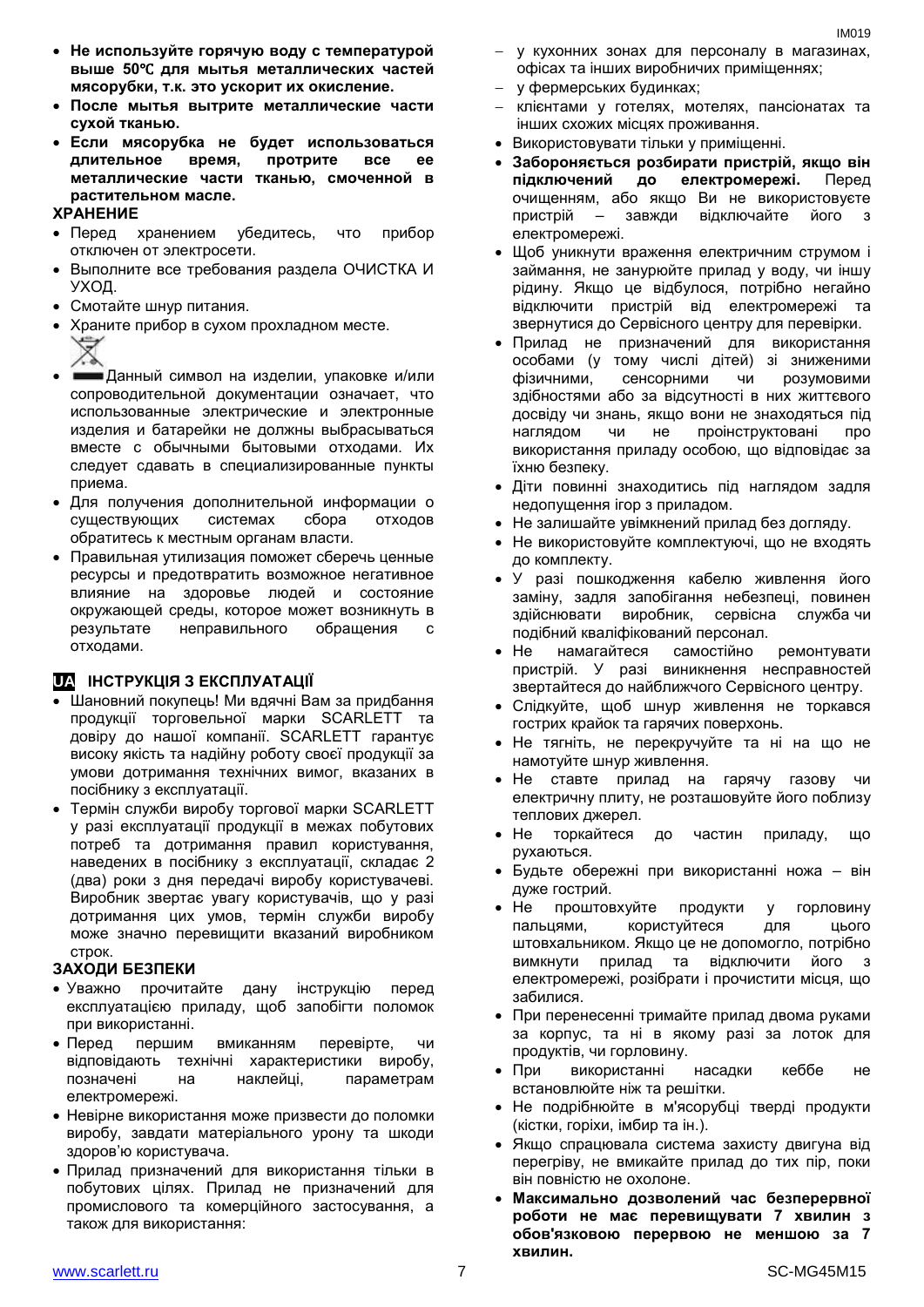- Щоразу після закінчення роботи, перш ніж розбирати пристрій, переконайтеся, що прилад вимкнений, відключений від електромережі та двигун повністю зупинився.
- Не перевантажуйте прилад продуктами.
- Якщо виріб деякий час знаходився при температурі нижче 0ºC, перед увімкненням його слід витримати у кімнаті не менше 2 годин.
- Виробник залишає за собою право без додаткового повідомлення вносити незначні зміни до конструкції виробу, що кардинально не впливають на його безпеку, працездатність та функціональність.
- Дата виробництва вказана на виробі та/або на упаковці, а також у супровідній документації.
- Обладнання відповідає вимогам Технічного регламенту обмеження використання деяких небезпечних речовин в електричному та електронному обладнанні.

# **ПІДГОТОВКА ДО РОБОТИ**

- Всі частини м'ясорубки, що будуть контактувати з продуктами (окрім корпуса), вимийте теплою водою з миючим засобом.
- Перед підключенням приладу до електромережі необхідно перевірити, чи вимкнений він.

#### **РОБОТА**

ЗБОРКА (Мал.1-6)

- Уставте горловину м'ясорубки в гніздо на корпусі.
- Уставте в горловину м'ясорубки шнек довгим кінцем, і повертайте його, поки він не встане на місце.
- Надягніть на шнек спочатку ніж, а потім одну з решіток так, щоб її виступи ввійшли до пазiв на корпусі горловину м'ясорубки, а ріжучі крайки ножу щільно прилягли до її поверхні, інакше м'ясо не буде перемелюватися.
- Затягніть (не перетягуючи) кільцеву гайку.
- Для зручності на гайці передбачені спеціальні пази, завдяки яким можна скористатися будьяким підручним столовим приладом, щоб відкрутити її.
- Установіть на горловину м'ясорубки лоток для продуктів.
- Поставте м'ясорубку на рівну поверхню.
- Не перекривайте вентиляційні отвори на нижній і боковій панелях.

# ОБРОБКА М'ЯСА

- Подрібніть м'ясо на шматки такого розміру, щоб вони легко проходили у завантажувальну горловину.
- Увімкніть м'ясорубку в електромережу та перемкніть вимикач у положення ON.
- Покладіть м'ясо на піддон та потрохи додавайте до м'ясорубки штовхачем.
- Після закінчення роботи вимкніть м'ясорубку та вимкніть її з електромережі.

# ПРИГОТУВАННЯ КЕББЕ

- Кеббе це традиційне близькосхідне блюдо. Його зазвичай готують з баранини і пшеничної крупи, які перекручують в однорідний фарш. З фаршу роблять порожнисті трубочки, начиняють їх грубішим фаршем із спеціями і обсмажують в маслі.
- Перекрутіть заздалегідь приготований фарш через насадку для приготування кеббе.
- Поріжте порожнисту трубку, що вийшла, на шматочки бажаної довжини.
- Наповніть трубочки начинкою і заліпіть їх кінці.
- Обсмажте кеббе в маслі.

# ПРИГОТУВАННЯ ДОМАШНЬОЇ КОВБАСИ

- Потримайте оболонку для ковбаси в теплій воді 10 хвилин, потім надіньте вологу оболонку на насадку для приготування ковбаси.
- Помістіть подрібнене м'ясо в лоток. Наповніть оболонку, м'яко проштовхуючи м'ясо в горловину за допомогою штовхача.
- Якщо оболонка прилипне до насадки, змочить її водою.

# ПРИГОТУВАННЯ КОТЛЕТ ДЛЯ ГАМБУРГЕРІВ

- Покладіть лопатку на насадку для приготування котлет для гамбургерів, зверху покладіть фарш.
- Ущільніть фарш за допомогою кришки цієї насадки.
- Підніміть кришку та, тримаючись за виступ на лопатці для гамбургерів, вийміть сформований фарш.

# РЕВЕРС

- Якщо у м'ясорубці застрягли продукти, вимкніть її та, не вимикаючи з електромережі, перемкніть вимикач у положення R.
- Шнек почне обертатися у зворотному напрямку та виштовхне продукти, що застрягли.
- Якщо це не помагає, вимкніть м'ясорубку з електромережі, розберіть та прочистіть її.

# **ОЧИЩЕННЯ ТА ДОГЛЯД**

# РОЗБИРАННЯ

- Вимкніть м'ясорубку та прослідкуйте, щоби двигун повністю зупинився.
- Відключіть прилад з електромережі.
- Розбирання потрібно проводити у зворотньому від зборки порядку.

ОЧИЩЕННЯ

- Звільніть прилад від залишків продуктів.
- Вимийте теплою водою з миючим засобом всі контактуючі з продуктами деталі.
- Не застосовуйте органічних розчинників, абразивних та агресивних речовин.
- Не занурюйте корпус електродвигуна у воду. Протирайте його вологою тканиною.
- **Забороняється мити металеві деталі м'ясорубки в посудомийній машині!**
- **Не використовуйте гарячу воду для миття металевих частин м'ясорубки, якщо її температура вище 50**℃, **оскільки це прискорить їх окислення.**
- **Після миття протріть металеві частини сухою тканиною.**
- **Якщо ви не плануєте використовувати м'ясорубку тривалий час, протріть всі її металеві частини тканиною, яка змочена в рослинній олії.**

# **ЗБЕРЕЖЕННЯ**

- Перед збереженням переконайтеся, що прилад відключений від електромережі та повністю охолонув.
- Виконайте усі вимоги розділу ОЧИЩЕННЯ ТА ДОГЛЯД.
- Змотайте шнур живлення.
- Зберігайте прилад у сухому, прохолодному місці.
- www.scarlett.ru 8 SC-MG45M15 Цей символ на виробі, упаковці та/або в супровідній документації означає, що електричні та електронні вироби, а також батарейки, що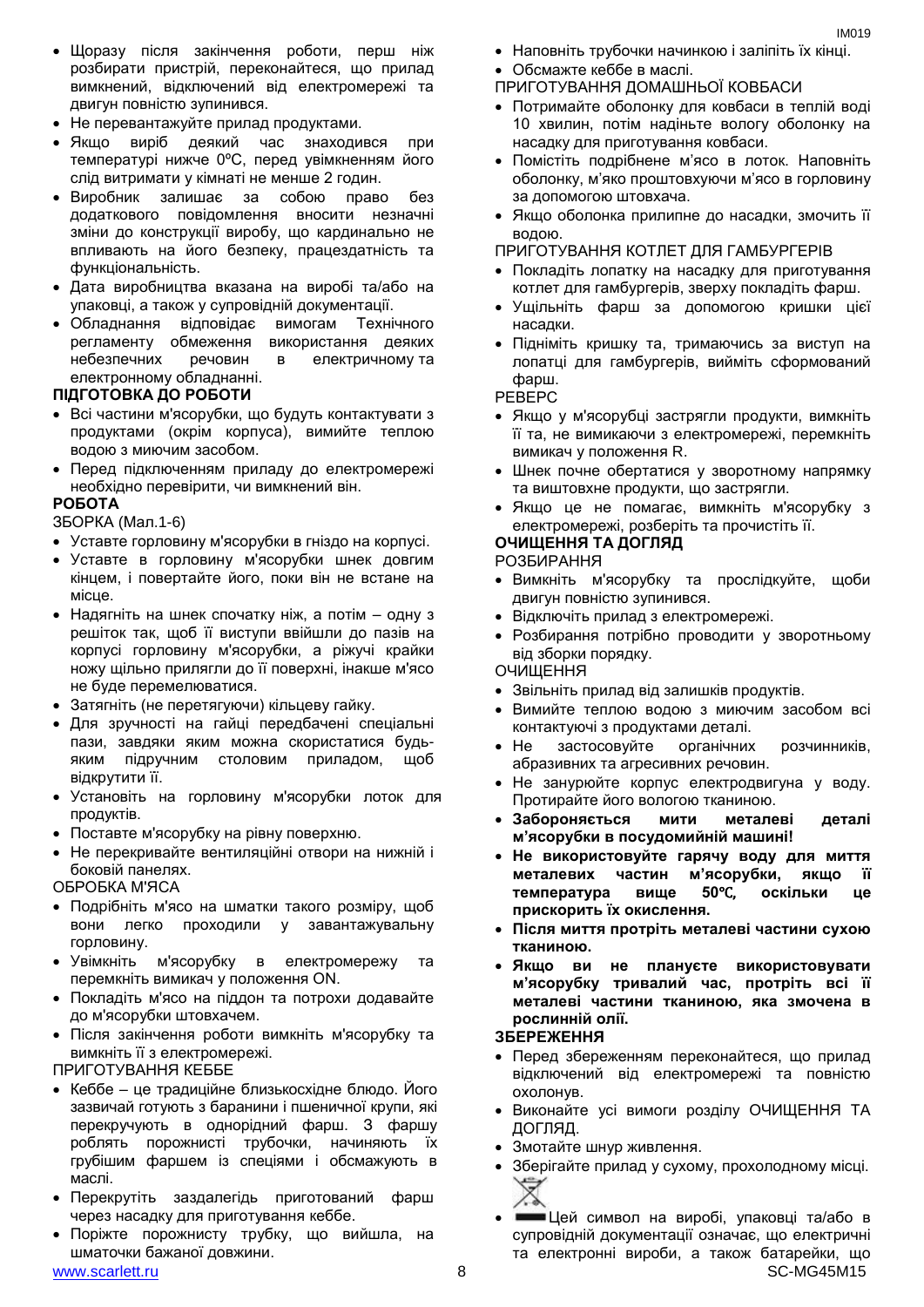були використані, не повинні викидатися разом із звичайними побутовими відходами. Їх потрібно здавати до спеціалізованих пунктів прийому.

- Для отримання додаткової інформації щодо існуючих систем збору відходів зверніться до місцевих органів влади.
- Належна утилізація допоможе зберегти цінні ресурси та запобігти можливому негативному впливу на здоров'я людей і стан навколишнього середовища, який може виникнути в результаті неправильного поводження з відходами.

# **KZ ПАЙДАЛАНУ ЖӨНІНДЕГІ НҰСҚАУЛЫҚ**

- Құрметті сатып алушы! SCARLETT сауда таңбасының өнімін сатып алғаныңыз үшін және біздің компанияға сенім артқаныңыз үшін Сізге алғыс айтамыз. Іске пайдалану нұсқаулығында суреттелген техникалық талаптар орындалған жағдайда, SCARLETT компаниясы өзінің өнімдерінің жоғары сапасы мен сенімді жұмысына кепілдік береді.
- SCARLETT сауда таңбасының бүйымын тұрмыстық мұқтаждар шеңберінде пайдаланған және іске пайдалану нұсқаулығында келтірілген пайдалану ережелерін ұстанған кезде, бұйымның қызмет мерзімі бұйым тұтынушыға табыс етілген күннен бастап 2 (екі) жылды құрайды. Аталған шарттар орындалған жағдайда, бұйымның қызмет мерзімі өндіруші көрсеткен мерзімнен айтарлықтай асуы мүмкін екеніне өндіруші тұтынушылардың назарын аударады.

# **ҚАУІПСІЗДІК ШАРАЛАРЫ**

- Пайдалану кезінде бұзылмауы үшін құралды қолданудың алдында осы нұсқауды ықыласпен оқып шығыңыз.
- Алғашқы қосудың алдында бұйымның техникалық сипаттамасының жапсырмадағы, электр жүйесінде көрсетілген параметрлеріне сәйкестігін тексеріңіз.
- Дұрыссыз қолдау бұйымның бұзылуына әкеліп соғуы, заттай зиян іп келтіріп және пайдаланушының денсаулығына зиян тигізуі мүмкін.
- Аспап тек тұрмыстық мақсаттарда ғана пайдалануға арналған. Аспап өнеркәсіптік және сауда-саттық мақсатында қолдануға, сондай-ақ мына жерлерде пайдалануға арналмаған:
- дүкендердегі, кеңселердегі және басқа да өнеркәсіптік үй-жайлардағы қызметкерлерге арналған асүй аймақтарында;
- фермерлердің үйлерінде;
- қонақүйлерде, мотельдерде, пансионаттарда және соларға ұқсас тұрғын жайларда клиенттердің пайдалануына арналмаған.
- Бөлмелерден тыс қолданбаңыз.
- **Электр желісіне қосылмаған жағдайда аспапты бөлшектеуге тыйым салынады.**  Тазалау алдында немесе пайдаланбаған уақытта аспапты электр желісінен үнемі ағытып отырыңыз.
- Электр тогының ұрынуы мен жануына тап болмау үшін, құралды суға немесе басқа сұйықтықтарға түсірмеңіз. Егер ондай жағдай болса, оны электр жүйесінен дереу сөндіріп тастаңыз және қызмет көрсету орталығына тексертіңіз.
- www.scarlett.ru 9 SC-MG45M15 Дене, жүйке не болмаса ақыл-ой кемістігі бар, немесе осы құрылғыны қауіпсіз пайдалану үшін тәжірибесі мен білімі жеткіліксіз адамдардың

(соның ішінде балалардың) қауіпсіздігі үшін жауап беретін адам қадағаламаса немесе аспапты пайдалану бойынша нұсқау бермесе, олардың бұл аспапты қолдануына болмайды.

IM<sub>019</sub>

- Балалар аспаппен ойнамауы үшін оларды үнемі қадағалап отыру керек.
- Желіге қосылған құралды бақылаусыз қалдырмаңыз.
- Жеткізу жинағына енгізілмеген керекжарақтарды қолданбаңыз.
- Қуат бауы бүлінген жағдайда, қатерден аулақ болу үшін оны ауыстыруды өндіруші, сервистік қызмет немесе соған ұқсас білікті қызметкерлер іске асыруға тиіс.
- Құрылғыны өз бетіңізше жөндеуге талпынбаңыз. Олқылықтар пайда болса жақын арадағы сервис орталығына апарыңыз.
- Аспапты өз бетіңізше жөндеуге талпынбаңыз. Олқылықтар пайда болса, жақын арадағы қызмет көрсету орталығына апарыңыз.
- Қоректену баусымы өткір жиектер мен ыстық үстілерге тигізбеуін қадағалаңыз.
- Қоректену баусымын тартпаңыз, орамаңыз және кез-келген затқа орамаңыз.
- Аспапты ыстық газды немесе электрлік плитаға қоймаңыз, жылы орындар маңына жақын орналастырмаңыз.
- Аспаптың жылжымалы бөлшектеріне қол тигізбеңіз.
- Азықты өңдіршекке саусақпен итермелеңіз, ол үшін итергішті пайдаланыңыз. Егер ол көмектеспесе, аспапты электр желісінен ағытыңыз, оны бөлшектеңіз және оның тығындалып қалған орындарын тазалап жіберіңіз.
- Аспапты тасымалдаған кезде азыққа арналған лоток немесе өңдіршегінен емес, корпусын екі қолмен ұстағаныңыз жөн.
- "КУББЕ" саптамаларды пайдаланғанда пышақ пен торыларды орнатпаңыз.
- Сүйек, жаңғақ, зімбір сияқты қатты азықты өңдуге еттартқышпен пайдаланбаңыз
- Қозғалтқышты қызудан қорғау жүйесі іске қосылса, аспап толық суынбағанша оны пайдаланбаңыз.
- **Үзіліссіз жұмыс істеуінің максималды уақыты – міндетті түрде 7 минут үзілісі болғанда 7 минуттан аспауы тиіс.**
- Аспапты бөлшектеу алдында оның сөндірілгенін, электр желісінен ағытылғанын және қозғалтқышы толық тоқталғанын анықтаңыз.
- Аспапты азықпен тым толтырмаңыз.
- Егер бұйым біршама уақыт 0ºC-тан төмен температурада тұрса, іске қосар алдында оны кем дегенде 2 сағат бөлме температурасында ұстау керек.
- Өндіруші бұйымның қауіпсіздігіне, жұмыс өнімділігі мен жұмыс мүмкіндіктеріне түбегейлі әсер етпейтін болмашы өзгерістерді оның құрылмасына қосымша ескертпестен енгізу құқығын өзінде қалдырады.
- Өндірілген күні өнімде және/немесе қорапта, сондай-ақ қосымша құжаттарда көрсетілген.
- $\bullet$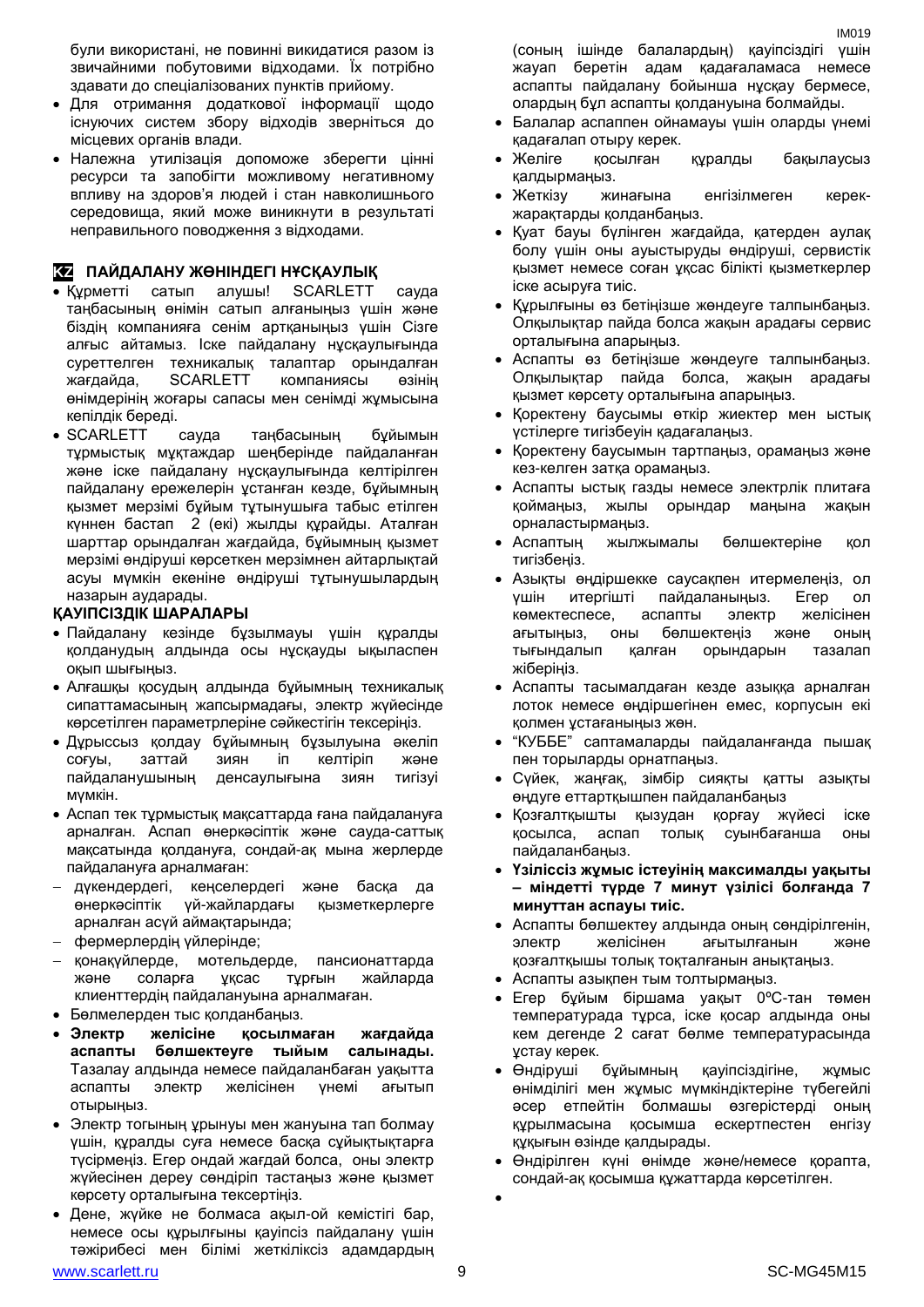# **ЖҰМЫСҚА ДАЙЫНДАУ**

- Азықпен шектесетін ет тартқыш бөлімдерін, (тұлғадан басқа) жуу құралдармен жылы суда жуыңыз.
- Аспапты электр жүйесіне қосар алдында оның сөндірілгенін анықтаңыз.

#### **ЖҰМЫС**

ҚҰРАСТЫРУ (сурет 1-6)

- Корпустағы ұяға еттартқыш блогін орнатыңыз.
- Шнекті ұзын ұшымен блокка орнатыңыз да ол орнына түспегенше айналдыра беріңіз.
- Шнекке пышақты орнатып, кейін торлардың біреуін пышақтың кесу қырын келтірумен еттартқыш блогі корпусының ойықтарына келтіріңіз, әйтпесе ет тартылмауы мүмкін.
- Mugavuse tagamiseks on mutril ette nähtud spetsiaalsed sooned, tänu millel saab selle lahtikeeramiseks kasutada mis tahes käepärast söögiriista.
- Сақиналы сомынды тартыңыз (тым асырмай тартыңыз).
- Ыңғайлы болуы үшін сомында арнайы жасалған ойықтардың арқасында оны бұрап алу үшін қолда бар кез келген асүй аспабын пайдалануға болады.
- Азыққа арналған науаны еттартқыш блогына орнатыңыз.
- Еттартқышты тегіс жазықтыққа орнатыңыз.
- Сол жақ пен оң жақ панельдегі ауа тесікшелерін бітемеңіз.

ЕТТІ ӨҢДЕУ

- Ет салатын ұңғыдан оңай өтетіндей етіп, етті кесектеп тураңыз.
- Ет тартқышты злектр желісіне қосыңыз да, қосқышты ON қалпына.
- Етті науаға салыңыз да, ет тартқышқа аз-аздан келсаппен беріп отырыңыз.
- Жұмысты аяқтағаннан кейін ет тартқышты өшіріңіз де, электр желісінен ажыратыңыз.

КЕББЕНІ ДАЙЫНДАУ

- Кеббе бұл дәстүрлі таяу шығыс тағамы. Оны әдеттегідей біркелкі фаршқа тартып, қойдың етінен және бидай жармасынан дайындайды. Фарштан түтік жасап, оны специялар қосылған фаршпен толтырады және майға қурады.
- Ертерек дайындалған фаршты кеббені дайындауға арналған саптама арқылы өткізіңіз.
- Дайын болып шыққан түтікті керек ұзындықтарға кесіңіз.
- Түтіктерді толтырғыштармен толтырыңыз және шеттерін жапсырыңыз.

Кеббені майға қуырыңыз.

ҮЙ ШҰЖЫҒЫН ДАЙЫНДАУ

- Шұжыққа арналған қабыршақты жылы суда 10 минуттай ұстаңыз, содан соң шұжықты дайындауға арналған саптамаға дымқыл қабыршықты кигізіңіз.
- Ұсатылған етті жаймаға салыңыз. Итергішпен тамақшаға етті итеріп, қабыршақты толтырыңыз.
- Егер қабыршақ саптамаға жабысып қалса, оны сумен сулаңыз.

ГАМБУРГЕРЛЕР ҮШІН КОТЛЕТ ДАЙЫНДАУ

 Қалақшаны гамбургерлер үшін котлет жасауға арналған қондырмаға орнатыңыз да, үстінен тураманы салыңыз.

- Тураманы осы қондырманың қақпағының көмегімен тығыздаңыз.
- Қақпақты көтеріңіз де, гамбургерлерге арналған қалақшадағы дөңестен ұстап тұрып, қалыпталған тураманы алып шығыңыз.

РЕВЕРС

- Егер ет тартқыш бітеліп қалса, оны өшіріңіз де, электр желісінен ажыратпастан, ажыратқышты R қалпына.
- Бұрама кері бағытта айнала бастайды да, кептеліп қалған өнімді итеріп шығарады.
- Егер мұның көмегі болмаса, ет тартқышты электр желісінен ажыратыңыз да, бөлшектеп, тазалаңыз.

# **ТАЗАЛАУ ЖӘНЕ КҮТІМ**

БӨЛШЕКТЕУ

- Қозғалтқыштың толық тоқталғанын анықтап, еттартқышты сөндіріңіз.
- Аспапты электр жүйесінен ағытып тастаңыз.
- Бөлшектеуді керісінше тәртіпте орындаңыз.
- Бөлшектеуді жеңілдету үшін сақиналы сомындардың арнайы ойықтар арналған .

ТАЗАЛАУ

- Азық қалдықтарынан тазалаңыз.
- Азықпен шектескендер бөлшектерді жуу құралдармен жылы суда жуыңыз.
- Абразивті және хлор бар заттарды немесе органикалық ерітінділерді пайдаланбаңыз.
- Электр қозғалтқыш корпусын суға түсірмеңіз. Оны ылғалды сүлгімен сүртіңіз.
- **Еттартқыштың металл бөлшектерін ыдыс жуғыш машинада жууға тыйым салынады!**
- **Еттартқыштың металл бөлшектерін жуу үшін температурасы 50**℃**-тан жоғары ыстық суды қолданбаңыз, себебі бұл олардың тотығуын тездетеді.**
- **Жуып болғаннан кейін металл бөлшектерін құрғақ шүберекпен сүртіңіз.**
- **Егер еттартқыш ұзақ уақыт бойы пайдаланылмайтын болса, оның барлық металл бөлшектерін өсімдік майына шыланған шүберекпен сүртіңіз.**

#### **САҚТАУ**

- Сақтаудың алдында аспап толық суынғанын, электр желісінен ағытылғанын анықтаңыз.
- ТАЗАЛАУ ЖӘНЕ КҮТІМ бөлімдерінің талаптарын орындаңыз.
- Қоректену баусымын орап алыңыз.
- Аспапты құрғақ әрі салқын жерде сақтаңыз.<br>Х
- Өнімдегі, қораптағы және/немесе қосымша құжаттағы осындай белгі қолданылған электрлік және электрондық бұйымдар мен батарейкалар кәдімгі тұрмыстық қалдықтармен бірге шығарылмауы керек дегенді білдіреді. Оларды арнайы қабылдау бөлімшелеріне өткізу қажет.
- Қалдықтарды жинау жүйелері туралы қосымша мәліметтер алу үшін жергілікті басқару органдарына хабарласыңыз.
- Қалдықтарды дұрыс кәдеге жарату бағалы ресурстарды сақтауға және қалдықтарды дұрыс шығармау салдарынан адамның денсаулығына және қоршаған ортаға келетін теріс әсерлердің алдын алуға көмектеседі.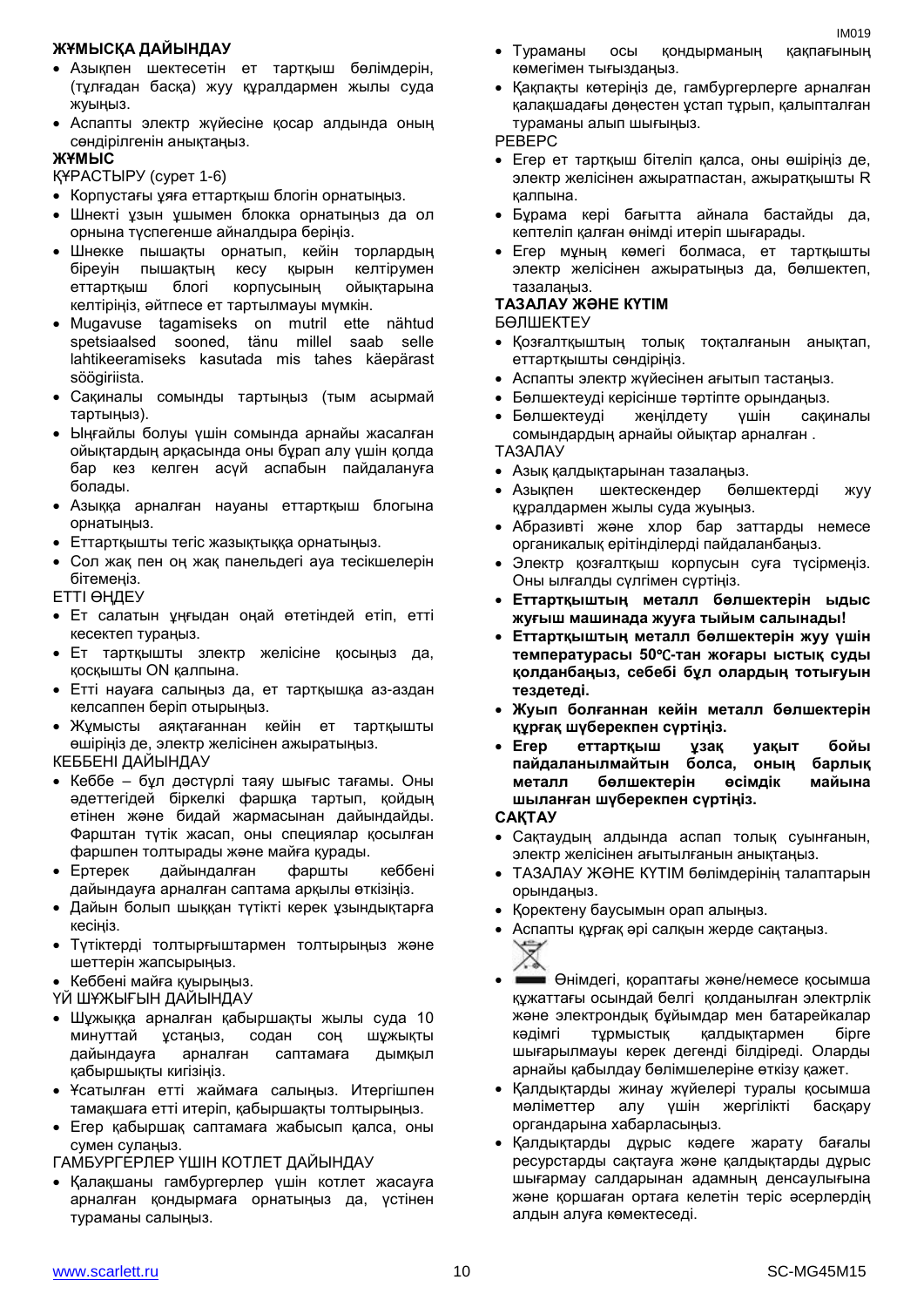# IM019

# **EST KASUTAMISJUHEND OHUTUSNÕUANDED**

- Enne teekannu kasutuselevõttu tutvuge tähelepanelikult käesoleva juhendiga. Nii väldite võimalikke vigu ja ohte seadme kasutamisel.
- Enne teekannu esimest vooluvõrku lülitamist kontrollige, et seadme etiketil osutatud andmed vastaksid kohaliku vooluvõrgu andmetele.
- Vale kasutamine võib põhjustada seadme riket, materiaalset kahju, ka teekannu kasutaja tervise kahjustamist.
- Seade on ette nähtud ainult kodukasutamiseks. Seade ei ole ette nähtud tööstuslikuks ja ärialaseks kasutamiseks, samuti kasutamiseks:
- kaupluste, kontorite, ja muude tööruumide personali kööginurkades;
- talumajades;
- klientidel hotellides, motellides, pansionaatides ning muudes sellistes majutuskohtades.
- Ärge kasutage seadet väljas.
- **On keelatud seadet lahti võtta, kui seade on vooluvõrku ühendatud.** Eemaldage seade vooluvõrgust enne selle puhastamist ning ajaks, mil seda ei kasutata.
- Elektrilöögi saamise ja süttimise vältimiseks ärge asetage seadet vette ega teistesse vedelikesse. Kui seade on vette sattunud, eemaldage seade kohe vooluvõrgust ja pöörduge teeninduskeskuse poole kontrollimiseks.
- Seadet ei tohi kasutada isikud (kaasa arvatud lapsed), kelle füüsilised, tunnetuslikud või vaimsed võimed on alanenud, või kellel puuduvad sellekohased kogemused ja teadmised, kui nad ei ole kontrolli all või kui neid ei ole juhendanud isik, kes vastutab nende ohutuse eest.
- Lapsed peavad olema kontrolli all, ärge lubage lastel seadmega mängida.
- Ärge jätke töötavat seadet järelvalveta.
- Ärge kasutage tarvikuid, mis ei kuulu komplekti.
- Toiteiuhtme vigastuse korral peab selle ohu vältimiseks asendama tootja, tema volitatud teeninduskeskus või muu analoogiline kvalifitseeritud personal.
- Ärge püüdke antud seadet iseseisvalt remontida. Vea kõrvaldamiseks pöörduge lähima teeninduskeskuse poole.
- Jälgige seda, et juhe ei puutuks vastu teravaid servi ja kuumi pindu.
- Ärge tõmmake toitejuhtmest, keerake seda krussi, ega ümber korpuse.
- Ärge asetage seadet kuumale gaasi- ega elektripliidile. Ärge jätke seadet kuumade kohtade lähedale.
- Ärge puutuge seadme pöörlevaid osasid.
- Noaga ümberkäimisel olge ettevaatlik, kuna see on väga terav.
- Toiduainete ettesöötmiseks kasutage vastavat lükkurit, ärge kunagi tehke seda sõrmedega. Kui see ei aidanud, lülitage seade välja ja eemaldage vooluvõrgust, võtke seade lahti ning puhastage ummistunud kohad.
- Seadme teisaldamisel hoidke korpusest mõlema käega, ärge hoidke ettesöötmistorust ega laadimisletist kinni.
- www.scarlett.ru 11 SC-MG45M15 Kebbe otsiku kasutamisel ärge paigaldage nuga ega võret.
- Ärge peenestage hakklihamasinaga liiga kõvasid toiduaineid (kondid, pähklid, ingverit jm).
- Kui mootori ülekuumenemiskaitse on sisse lülitanud, ärge lülitage seadet sisse enne kui see maha jahtub.
- **Ärge kasutage seadet üle 7 minuti ning tehke vähemalt 7-minutiline vaheaeg.**
- Pärast kasutamise lõppu, enne kui hakkate seadet lahti võtma, veenduge, et seade on välja lülitatud, eemaldatud vooluvõrgust ja mootor on täielikult seiskunud.
- Ärge koormake seadet toiduainetega üle.
- Kui toode on olnud mõnda aega õhutemperatuuril alla 0 ºC, tuleb hoida seda enne sisselülitamist vähemalt 2 tundi toatemperatuuril.
- Tootja jätab endale õiguse teha ilma täiendava teatamiseta toote konstruktsiooni ebaolulisi muudatusi, mis ei mõjuta selle ohutust, töövõimet ega funktsioneerimist.
- Tootmiskuupäev on ära toodud tootel ja/või pakendil, aga ka saatedokumentatsioonis.

# **ETTEVALMISTUS KASUTAMISEKS**

- Peske sooja seebiveega seadme osad (v.a. korpus), mis kasutamise käigus toiduainetega kokku puutuvad.
- Enne seadme ühendamist vooluvõrku veenduge, et seade on välja lülitatud.

# **KASUTAMINE**

KOKKUPANEK (Joon.1-6)

- Pange hakklihamasina plokk pessa korpusel.
- Pange tigu pikk ots hakklihamasina ploki sisse ja keerake kuni see oma kohale saab.
- Asetage nuga tigu peale, seejärel üks võredest nii, et selle nukid siseneksid hakklihamasina ploki korpusel asuvatesse soonde, ning noa lõikeservad puutusid selle tasapinnaga tihedalt kokku, muidu ei saa liha töödelda.
- Keerake rõngasmutter kinni. Ärge keerake mutrit üle.
- Asetage laadimislett hakklihamasina ploki peale.
- Asetage hakklihamasin tasasele pinnale.
- Ärge katke ventilatsiooniauke ala- ja külgpaneelidel. LIHA TÖÖTLEMINE
- Lõigake liha tükkideks, nii et see hakklihamasina kaelast hõlpsalt sisse mahub.
- Ühendage hakklihamasin vooluvõrku ja seadke lüliti sisselülitatud asendisse (ON).
- Pange liha lehtri alusele ning lükake seda tõukuri abil vähehaaval hakklihamasinasse.
- Pärast töö lõpetamist lülitage hakklihamasin välja ja eemaldage pistik pistikupesast.

KEBBE VALMISTAMINE

- Kebbe on traditsiooniline Lähis-Ida rahvustoit. Reeglina valmistatakse lambalihast ja nisutangudest, millest tehakse ühtlane hakklihamass. Hakklihast vormitakse seest tühjad torukesed, täidetakse maitsestatud jämedama hakklihaga ja praetakse õlis.
- Laske eelnevalt valmistatud hakkliha läbi kebbe valmistamiseks ettenähtud otsiku.
- Lõigake saadud toru sobiva pikkusega juppideks.
- Täitke torukesed ja pange otsad kinni.
- Praadige kebbe õlis.

otsiku külge, niisutage seda veega.

KODUSE VORSTI VALMISTAMINE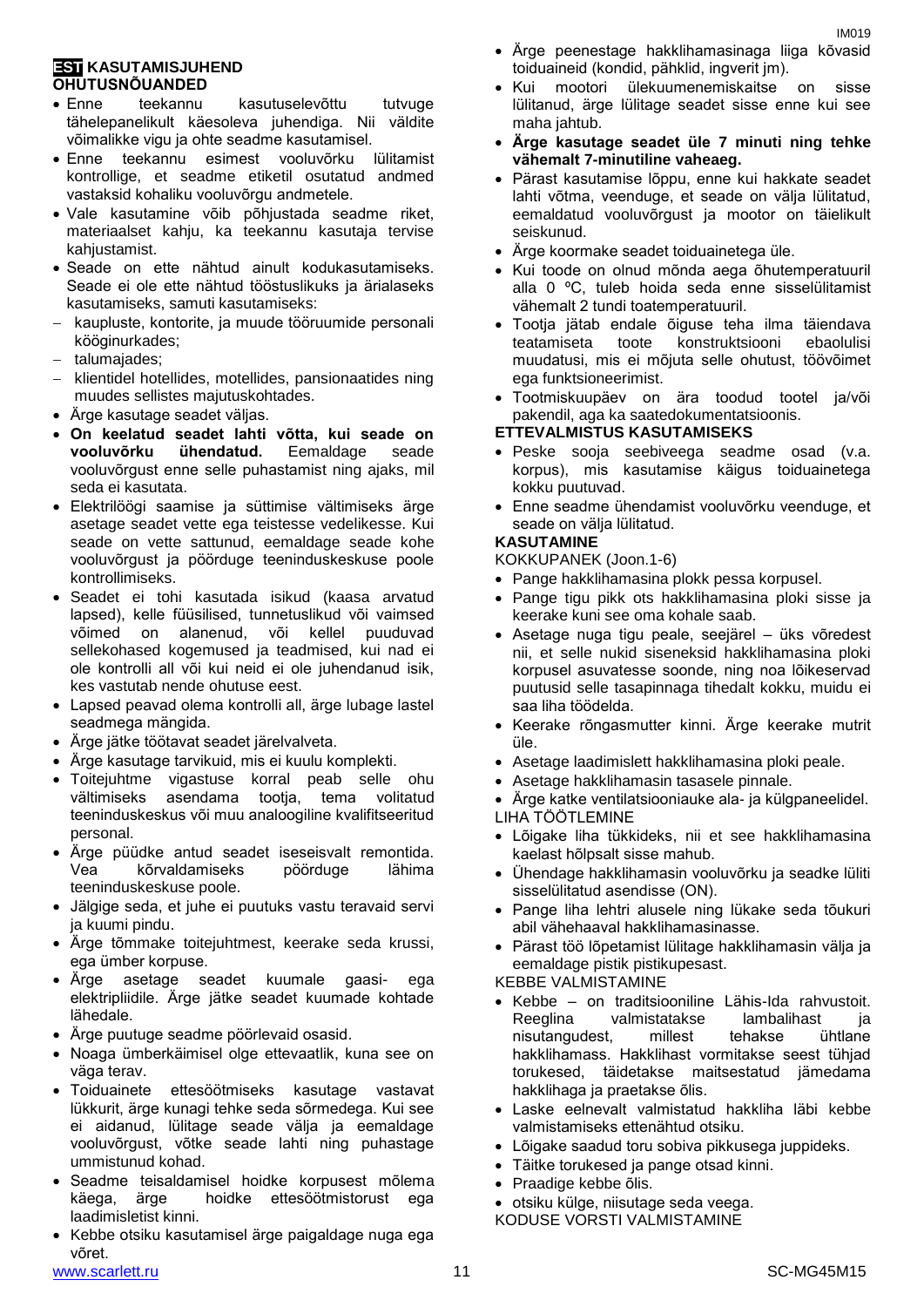- Hoidke vorstikesta 10 minutit soojas vees, seejärel asetage märg kest vorsti valmistamise otsikule.
- Asetage peenestatud liha masinasse. Täitke kest, lükates pehmelt sellesse liha lükkaja abil.

• Kui kest kleepub otsiku külge, niisutage seda veega. HAMBURGERIPIHVIDE VALMISTAMINE

- Pange labidas hamburgeripihvide valmistamise otsikule, ülalt pange peale hakkliha.
- Tihendage hakkliha selle otsiku kaanega.
- Tõstke kaas üles ja, hoides kinni hamburgerilabida väljaulatuvast osast, võtke vormitud hakkliha välja. REVERS
- Kui hakklihamasin kinni kiilub, lülitage see välja ja seadke ilma pistikut pistikupesast välja võtmata lüliti asendisse R.
- Etteandetigu hakkab vastupidises suunas pöörlema ning lükkab kinni kiilunud toiduained välja.
- Kui sellest abi ei ole, ühendage hakklihamasina vooluvõrgust lahti, võtke masin lahti ja puhastage.

# **PUHASTAMINE JA HOOLDUS**

LAHTIVÕTMINE

- Lülitage hakklihamasin välja ja veenduge, et mootor on täielikult seiskunud.
- Eemaldage seade vooluvõrgust.
- Võtke masin lahti kokkupanemisele vastupidises järjekorras.
- Lahtivõtmise hõlbustamiseks on rõngasmutril olemas spetsiaalsed nukid.

# PUHASTUS

- Eemaldage toiduainete jäägid.
- Peske toiduainetega kokkupuutunud osad sooja seebiveega.
- Ärge kasutage abrasiivseid ega kloorisisaldavaid vahendeid või orgaanilisi lahusteid.
- Ärge asetage elektrimootori korpust vette. Pühkige korpus niiske lapiga.
- **Hakklihamasina metallosi on keelatud pesta nõudepesumasinas!**
- **Ärge kasutage kuuma vett üle temperatuuri 50 ºC hakklihamasina metallosade pesemiseks, sest see kiirendab nende oksüdeerumist.**
- **Pärast pesemist kuivatage metallosad kuiva lapiga.**
- **Kui hakklihamasinat pikka aega ei kasutata, pühkige kõik selle metallosad üle taimeõlis niisutatud lapiga.**

# **HOIDMINE**

- Enne hoiule panekut veenduge, et seade on vooluvõrgust eemaldatud ja täielikult maha jahtunud.
- Täitke PUHASTAMISE JA HOOLDUSE nõudmised.
- Kerige toitejuhe kokku.
- Hoidke seadet kuivas jahedas kohas.



- Antud sümbol tootel, pakendil ja/või saatedokumentatsioonis tähendab, et kasutatud elektrilisi ja elektroonilisi tooteid ja patareisid ei tohi ära visata koos tavaliste olmejäätmetega. Need tuleb anda ära spetsialiseeritud vastuvõtupunktidesse.
- Täiendava informatsiooni saamiseks olemasolevatest jäätmete kogumise süsteemidest pöörduge kohalike võimuorganite poole.
- Õige utiliseerimine aitab hoida kokku hinnalisi ressursse ning ennetada võimalikku negatiivset mõju inimeste tervisele ja ümbritseva keskkonna

IM<sub>019</sub> olukorrale, mis võib tekkida jäätmete ebaõige käitlemise tulemusel.

# **LV LIETOŠANAS INSTRUKCIJA DROŠĪBAS NOTEIKUMI**

- Pirms ierīces ekspluatācijas uzmanīgi izlasiet doto lietošanas instrukciju, lai izvairītos no bojājumu radīšanas lietošanas laikā.
- Pirms pirmreizējās ieslēgšanas pārbaudiet, vai ierīces tehniskie raksturojumi, kas norādīti uz uzlīmes, atbilst elektrotīkla parametriem.
- Nepareiza ierīces lietošana var radīt tās bojājumus, materiālus zaudējumus un lietotāja veselības kaitējumus.
- Ierīce paredzēta izmantošanai tikai sadzīves vajadzībām. Ierīce nav paredzēta rūpnieciskai vai komerciālai izmantošanai, kā arī izmantošanai:
- veikalu personāla virtuves zonās, birojos un citās ražošanas telpās;
- lauksaimnieku mājās;
- klientiem viesnīcās, moteļos, pansionātos un līdzīgās apmešanās vietās.
- Neizmantot ārpus telpām.
- **Aizliegts izjaukt ierīci, ja tā ir pievienota elektrotīklam.** Vienmēr atvienojiet ierīci no elektrotīkla pirms tās tīrīšanai, vai arī tad, ja Jūs to neizmantojat.
- Lai izvairītos no elektrostrāvas trieciena vai aizdegšanās, negremdējiet ierīci ūdenī vai kādā citā šķidrumā. Ja tas ir noticis nekavējoties atvienojiet to no elektrotīkla un dodieties uz tuvāko Servisa centru ierīces pārbaudei.
- Ierīce nav paredzēta izmantošanai personām (ieskaitot bērnus) ar pazeminātām fiziskām, sensoriskām vai intelektuālām spējām, kā arī personām bez dzīves pieredzes vai zināšanām, ja viņas nekontrolē vai nav instruējusi ierīces lietošanā persona, kura atbild par viņu drošību
- Bērni ir jākontrolē, lai nepieļautu spēlēšanos ar ierīci
- Neļaujiet bērniem spēlēties ar ierīci.
- Neatstājiet ieslēgtu ierīci bez uzraudzības.
- Barošanas vada bojājuma gadījumā, drošības pēc, tā nomaiņa jāuztic ražotājam, servisa dienestam vai analoģiskam kvalificētam personālam
- Necentieties patstāvīgi labot ierīci. Ierīces bojājuma gadījumā dodieties uz tuvāko Servisa centru.
- Sekojiet līdzi, lai elektrovads nepieskartos klāt asām malām un karstām virsmām.
- Nevelciet, negrieziet un ne uz kā neuztiniet elektrovadu.
- Nenovietojiet ierīci uz karstas gāzes vai elektroplīts, kā arī pie citiem siltuma avotiem.
- Neaiztieciet ierīces rotējošās daļas.
- Esiet uzmanīgi lietojot nazi tas ir ļoti ass.
- Nespiediet produktus atvērumā ar pirkstiem, izmantojiet stampu. Ja tas nepalīdz, izslēdziet ierīci, atvienojiet to no elektrotīkla, izjauciet un iztīriet aizsprostotās vietas.
- Ierīci pārnēsājot turiet to obligāti ar abām rokām aiz korpusa, nekādā gadījumā nepārvietojiet to turot aiz produktu teknes vai atvēruma.
- Izmantojot uzgali kebbe neuzstādiet nazi un režģi.
- Nemaliet gaļas mašīnā cietus produktus (kaulus, riekstus, ingveru u.c.).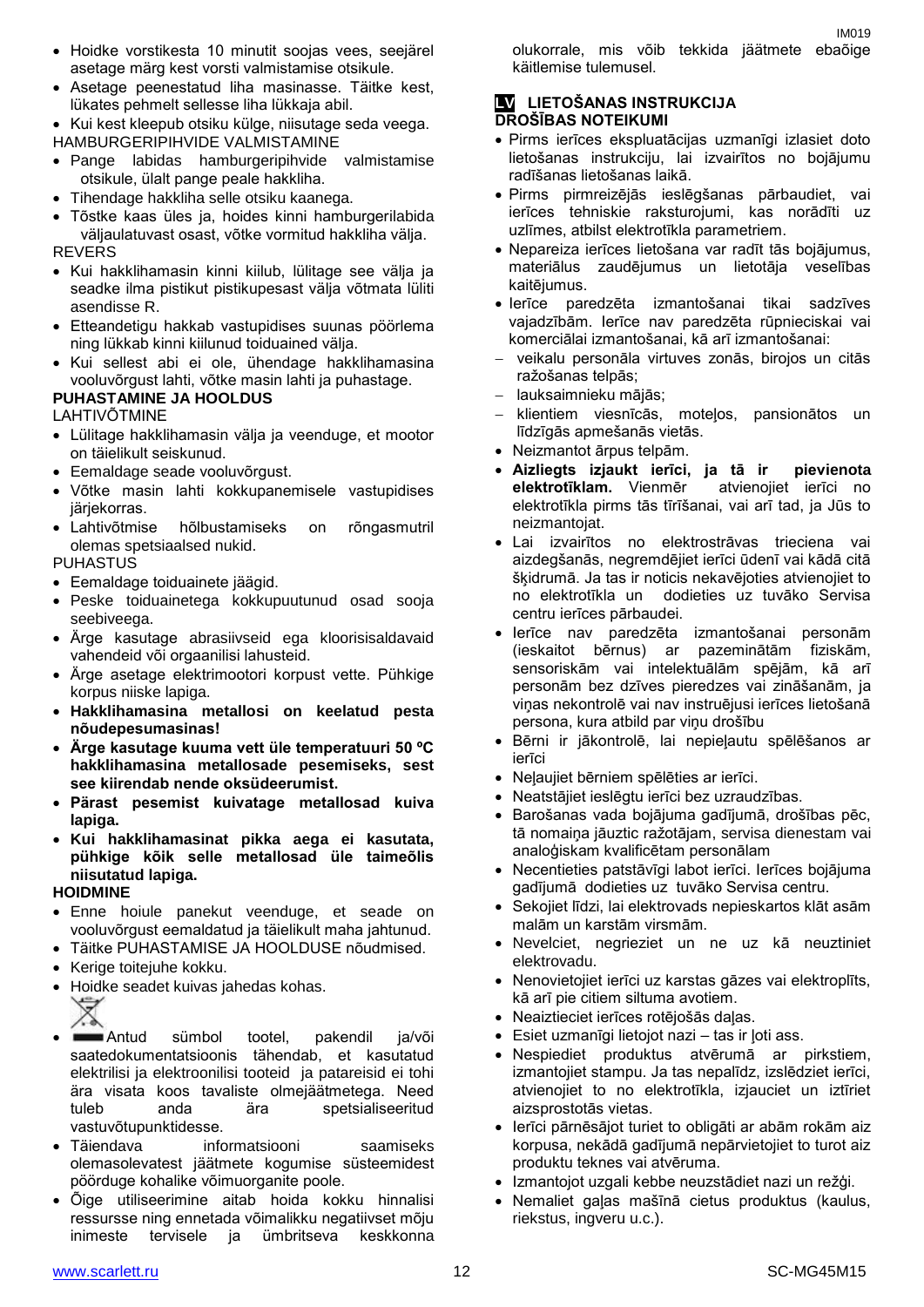- Ja ir nostrādājusi aizsardzības sistēma no pārkarsēšanas, neieslēdziet ierīci, kamēr tā nav pilnībā atdzisusi.
- **Maksimālais pieļaujamais nepārtrauktās darbības laiks – ne vairāk kā 7 minūtes ar obligātu pārtraukumu ne mazāku par 7 minūtēm.**
- Katru reizi pēc darbības beigām un pirms ierīces izjaukšanas pārliecinieties, ka ierīce ir izslēgta, atvienota no elektrotīkla un dzinējs pilnībā apstājies. Nepārslogojiet ierīci ar produktiem.
- Ja izstrādājums kādu laiku ir atradies temperatūrā zem 0ºC, pirms ieslēgšanas tas ir jāpatur istabas apstākļos ne mazāk kā 2 stundas.
- Ražotājs patur sev tiesības bez papildu brīdinājuma ieviest izstrādājuma konstrukcijā nelielas izmaiņas, kas būtiski neietekmē tā drošību, darbspēju un funkcionalitāti.
- Ražošanas datums ir norādīts uz izstrādājuma un/vai iepakojuma, kā arī pavaddokumentos.

# **SAGATVOŠANĀS DARBAM**

- Visas gaļas mašīnas daļas, kas būs tiešā kontaktā ar produktiem (izņemot korpusu), noskalojiet ar siltu ūdeni un mazgājamo līdzekli.
- Pirms ierīces pievienošanas pie elektrotīkla pārliecināties, ka tā ir izslēgta.

# **EKSPLUATĀCIJA**

- SALIKŠANA (1-6)
- Ievietojiet gaļas mašīnas bloku ligzdā uz korpusa.
- Ievietojiet gaļas mašīnas blokā gliemezi ar garo galu un grieziet to tik ilgi, līdz tas nostāsies savā vietā.
- Uzmauciet uz gliemeža vispirms nazi, un pēc tam vienu no režģiem tā, lаi tās izbīdījumi ieietu uz gaļas mašīnas korpusa bloka rievās, bet naža asās malas blīvi piekļautos pie plaknes, citādi gaļa nemalsies.
- Aizgrieziet (nepārgriežot) gredzena uzgriezni.
- Veržlėje numatyti specialūs grioveliai, dėl kurių galite naudotis bet kokiais parankiniais stalo prietaisais, kad ją atsuktumėte.
- Uz gaļas mašīnas bloka uzstādiet tekni produktiem.
- Novietojiet gaļas mašīnu uz līdzenas virsmas.
- Nearko neaizsedziet ventilācijas atvērumus uz apakšējā un sānu paneļa.
- GAĻAS APSTRĀDE
- Sagrieziet gaļu tāda izmēra gabaliņos, lai tie viegli ieietu pildīšanas atvērumā.
- Pievienojiet gaļas mašīnu elektrotīklam un ieslēdziet slēdzi stāvoklī ON.
- Salieciet gaļu uz paplātes un nelielām devām ar stampas palīdzību padodiet to gaļas mašīnā.
- Pēc darba beigām izslēdziet gaļas mašīnu un atvienojiet to no elektrotīkla.
- KEBBE PAGATAVOŠANA
- Kebbe ir tradicionāls Tuvo Austrumu ēdiens. To parasti gatavo no aitas gaļas un kviešu putraimiem, kurus samaļ vienveidīgā masā. No samaltās masas izveido dobjus rullīšus, kurus aizpilda ar rupjāk samalto masu ar garšvielām un apcep eļļā.
- Izlaidiet iepriekš samalto masu caur kebbe uzgali.
- Sagrieziet izveidojušos dobjo rullīti vēlamā garuma gabaliņos.
- Piepildiet rullīšus un aizspiediet to galus.
- Apcepiet kebbe eļļā.
- MĀJAS DESAS PAGATAVOŠANA (
- Paturiet desas apvalku 10 min siltā ūdenī, pēc tam uzvelciet mitru apvalku uz desu uzgaļa.

· Ievietojiet samalto gaļu teknē. Piepildiet apvalku, maigi virzot gaļu ierīces kaklā ar bīdņa palīdzību.

Ja apvalks pielīp pie uzgaļa, samitriniet to ar ūdeni

HAMBURGERU KOTLEŠU PAGATAVOŠANA

- Novietojiet lāpstiņu uz hamburgeru kotlešu veidošanas uzliktņa, virsū uzlieciet malto gaļu.
- Sablīvējiet malto gaļu ar šā uzliktņa vāka palīdzību.
- Paceliet vāku un, pieturot hamburgeru lāpstiņas izcilni, iznemiet izveidoto kotleti.

# REVERSS

- Ja gaļas mašīna ir aizķepusi, izslēdziet to un, neatvienojot no elektrotīkla, pārslēdziet slēdzi stāvoklī R.
- Gliemežskrūve sāks griezties pretējā virzienā un izstums iesprūdušos produktus.
- Ja tas nepalīdz, atvienojiet gaļas mašīnu no elektrotīkla, izjauciet un iztīriet to.

# **TĪRĪŠANA UN APKOPE**

IZJAUKŠANA

- Izslēdziet gaļas mašīnu un pārliecināties, ka dzinējs pilnībā apstājies.
- Atslēdziet ierīci no elektrotīkla.
- Izjaukšanu veiciet pretēji salikšanas kārtībai.
- Izjaukšanas atvieglošanai uz gredzena uzgriežņa paredzēti speciāli izbīdījumi.

TĪRĪŠANA

- Izņemiet produktu atliekas.
- Nomazgājiet visas detaļas, kas ir tiešā saskarē ar produktiem, ar siltu ūdeni un mazgāšanas līdzekli.
- Neizmantojiet abrazīvas un hloru saturošas vielas vai organiskos šķīdinātājus.
- Neieievietojiet dzinēja korpusu ūdenī. Noslaukiet to ar mitru drānu.
- **Aizliegts mazgāt gaļas maļamās mašīnas metāla daļas trauku mazgājamā mašīnā!**
- **Neizmantojiet karstu ūdeni, kuras temperatūra ir augstāka par 50°, gaļas maļamās mašīnas metāla daļu mazgāšanai, lai nepaātrinātu to oksidēšanos.**
- **Pēc mazgāšanas noslaukiet metāla daļas ar sausu audumu.**
- **Ja gaļas mašīna ilgstoši netiks izmantota, noslaukiet visas tās metāla daļas ar augu eļļā samitrinātu audumu.**

# **GLABĀŠANA**

- Pirms glabāšanas pārliecināties, ka ierīce ir atvienota no elektrotīkla un pilnībā atdzisusi.
- Izpildiet TĪRĪŠANAS UN APKOPE sadaļas prasības.
- Satiniet barošanas vadu.
- Ierīci glabājiet sausā, vēsā vietā.



- Šis simbols uz izstrādājuma, iepakojuma un/vai pavaddokumentiem nozīmē, ka nolietotus elektro- vai elektroniskos izstrādājumus un baterijas nedrīkst izmest kopā ar parastajiem sadzīves atkritumiem. Tie ir jānodod specializētajos pieņemšanas punktos.
- Lai iegūtu papildu informāciju par esošajām atkritumu savākšanas sistēmām, vērsieties vietējā pašvaldībā.
- Pareiza utilizācija palīdzēs saglabāt vērtīgus resursus un novērst iespējamo negatīvo ietekmi uz cilvēku veselību un apkārtējās vides stāvokli, kas var rasties nepareizas rīkošanās ar atkritumiem rezultātā.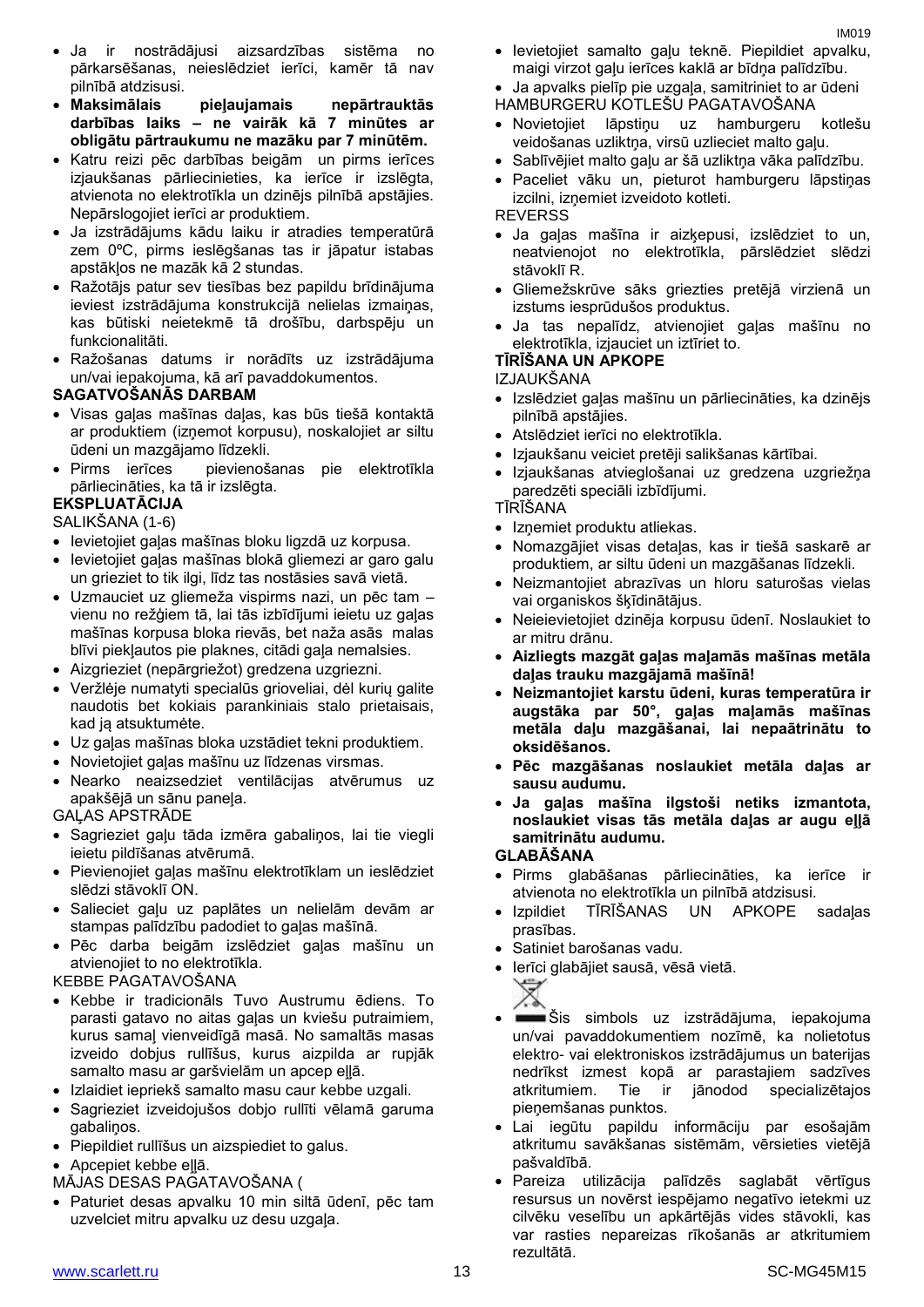# **LT VARTOTOJO INSTRUKCIJA SAUGUMO PRIEMONĖS**

- Prietaiso gedimams išvengti prieš pirmaji naudojima atidžiai perskaitykite šią instrukciją.
- Prieš pirmąjį naudojimą patikrinkite, ar ant lipduko nurodytos techninės gaminio charakteristikos atitinka elektros tinklo parametrus.
- Neteisingai naudodamiesi gaminiu, Jūs galite jį sugadinti, patirti nuostolių arba pakenkti savo sveikatai.
- Prietaisas skirtas naudoti tik buitinėms reikmėms. Prietaisas nėra skirtas pramoninėms ir komercinėms reikmėms, taip pat naudoti:
- parduotuvių, biurų ir kitų gamybinių patalpų personalo virtuvių zonose;
- ūkininkų namuose;
- klientams ligoninėse, moteliuose, pensionatuose ir kitose gyvenamosiose vietose.
- Naudoti tik patalpose.
- **Draudžiama ardyti prietaisą, jeigu jis yra įjungtas į elektros tinklą.** Prieš valydami prietaisą bei jo nesinaudodami, visada išjunkite jį iš elektros tinklo.
- Nenardinkite prietaiso ir maitinimo laido į vandenį bei kitus skysčius. Įvykus tokiai situacijai, nedelsdami išjunkite jį iš elektros tinklo ir kreipkitės į Serviso centrą.
- Prietaisas nėra skirtas naudoti fizinę, jutiminę ar protinę negalią turintiems asmenims (įskaitant vaikus) ar patirties ir žinių neturintiems asmenims, jei jų neprižiūri ar jų dėl eksploatavimo neinstruktuoja už prietaiso saugą atsakingas asmuo.
- Vaikus reikia prižiūrėti, kad jie nežaistų prietaisu.
- Neleiskite vaikams žaisti su prietaisu.
- Nepalikite įjungto prietaiso be priežiūros.
- Pažeistą maitinimo laidą, siekiant išvengti pavojaus, turi pakeisti gamintojas, techninės priežiūros tarnyba ar kvalifikuotas personalas.
- Nesinaudokite prietaisu, jei jo elektros laidas ar/ir šakutė buvo pažeisti. Atlikti prietaiso remontą galima tik autorizuotame Serviso centre.
- Pasirūpinkite, kad elektros laidas neliestų aštrių kampų ir karštų paviršių.
- Netempkite, nepersukite ir nevyniokite elektros laido.
- Nestatykite prietaiso ant karštos dujinės ar elektrinės viryklės bei šalia šilumos šaltinių.
- Nelieskite judančių prietaiso dalių.
- Peilio ašmenys yra labai aštrūs ir pavojingi. Todėl elkitės su jais labai atsargiai!
- Draudžiama stumti produktus pirštais, šiam tikslui naudokitės stūmikliu. Jeigu mėsos gabaliukai užstrigo įkrovimo angoje, išjunkite prietaisą ir ištraukite laidą iš elektros lizdo. Tada prietaisą išardykite ir išvalykite užsikimšusias vietas.
- Perkeldami prietaisą laikykite jį rankomis už korpuso ir jokiu būdu netraukite mėsos įkrovimo lovelio ar įkrovimo angos.
- Naudodami kebbe antgalį neįstatykite į prietaisą peilio ir grotelių.
- Nemalkite mėsmalėje kietų produktų (kaulų, riešutų, imbiero ir kt.).
- Suveikus variklio apsaugos nuo perkaitimo sistemai, leiskite prietaisui visiškai atvėsti.
- **Maksimalus leistinas nepertraukiamo veikimo laikas – ne daugiau kaip 7 minučių. Darykite ne mažesnę už 7 minučių pertrauką.**
- Kiekvieną kartą prieš išardydami ir valydami prietaisą išjunkite jį iš elektros tinklo. Visos sukamosios dalys ir variklis turi pilnai sustoti.
- Neperkraukite prietaiso produktais.
- Jeigu gaminys kai kurį laiką buvo laikomas žemesnėje nei 0 ºC temperatūroje, prieš įjungdami prietaisą palaikykite jį kambario temperatūroje ne mažiau kaip 2 valandas.
- Gamintojas pasilieka teisę be atskiro perspėjimo nežymiai keisti įrenginio konstrukciją išsaugant jo saugumą, funkcionalumą bei esmines savybes.
- Gamybos data nurodyta ant gaminio ir (arba) pakuotėje, taip pat lydinčioje dokumentacijoje.

# **PASIRUOŠIMAS DARBUI**

- Kruopščiai išplaukite vandenių su plovimo priemone visas mėsmalės dalis (išskirus korpusą), kurios liesis su produktais.
- Prieš įjungdami prietaisą į elektros tinklą, įsitikinkite, kad jis yra išjungtas.

# **VEIKIMAS**

SURINKIMAS (zīm.1-6)

- Įstatykite mėsmalės bloką į lizdą korpuse.
- Malimo veleną įstatykite ilgu galu į mėsmalės bloką ir sukite jį iki tol, kol jis neatsistos į vietą.
- Uždėkite ant malimo veleno iš pradžių peilį, po to vieną iš grotelių, kad jos iškyšos įeitų į mėsmalės bloko išdrožas, o pjovimo peilio kraštai sandariai prisispaustų prie jos plokštumos, kitaip mėsa nepersimals.
- Užsukite (nepertemdami) žiedinę veržlę.
- Veržlėje numatyti specialūs grioveliai, dėl kurių galite naudotis bet kokiais parankiniais stalo prietaisais, kad ją atsuktumėte.
- Užmaukite ant mėsmalės bloko lovelį produktams.
- Pastatykite mėsmalę ant lygaus paviršiaus.
- Nieko neperdenkite apatinės ir šoninės plokštės angų.

MĖSOS MALIMAS

- Supjaustykite mėsą nedideliais gabalėliais, leidžiančiais lengvai juos įstumti į įkrovimo angą.
- Įjunkite mėsmalę į elektros tinklą ir perjunkite jungiklį į padėtį ON.
- Padėkite mėsos gabaliukus ant įkrovimo lovelio ir pamažu stumkite juos į mėsmalę stūmikliu.
- Baigę darbą išjunkite mėsmalę bei išjunkite ją iš elektros tinklo.

KEBBE GAMINIMAS

- Kebbe tai tradicinis Artimųjų Rytų valgis. Ji dažniausiai gamina iš avienos ir kvietinių kruopų, kuriuos permala į vienalytį faršą. Iš šio faršo gamina kiauravidurius vamzdelius, prikemša juos stambiau sumaltu faršu su prieskoniais ir apkepa aliejuje.
- Perleiskite anksčiau paruoštą faršą per antgalį, skirtą kebbe gaminti.
- Pagamintą kiauravidurį vamzdelį supjaustykite norimo ilgio gabaliukais.
- Prikimškite vamzdelius įdaru ir užlipdykite jų galiukus.
- Apkepinkite kebbe aliejuje.

NAMINĖS DEŠROS GAMINIMAS

- Palaikykite apvalkalą dešrai 10 minučių šiltame vandenyje, o po to užmaukite šiltą apvalkalą ant antgalio, skirto dešrai gaminti.
- Padėkite susmulkintą mėsą į lataką. Pripildykite apvalkalą, atsargiai stumdami mėsą į angą stūmikliu.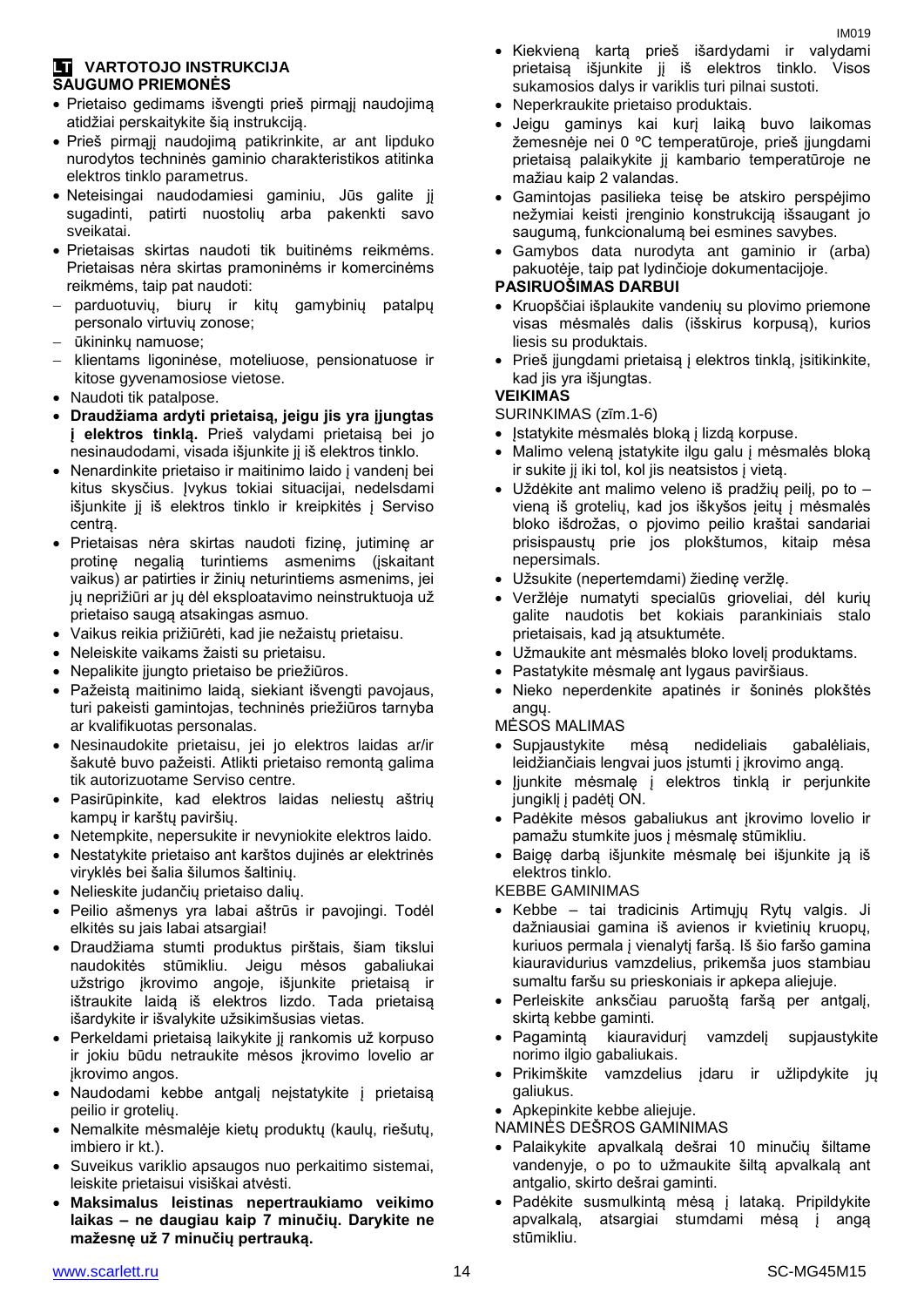KOTLETŲ MĖSAINIAMS RUOŠA

- Uždėkite lopetėlę ant antgalio kotletams ruošti, ant viršaus uždėkite faršo.
- Suspauskite faršą šio antgalio dangteliu.
- Pakelkite dangtelį ir, laikydamiesi už mėsainių išsikišimo lopetėlės, išimkite suformuotą faršą. ATBULINĖ EIGA (REVERSAS)
- Jeigu mėsmalė užsikimšo, išjunkite ją ir, neišjungdami iš elektros tinklo, perjunkite jungiklį į padėtį R.
- Sraigtas pradės suktis į kitą pusę ir išstums įstrigusius produktus.
- Jeigu tai nepadeda, išjunkite mėsmalę iš elektros tinklo, išardykite ir išvalykite ją.

# **VALYMAS IR PRIEŽIŪRA**

# ARDYMAS

- Išjunkite mėsmalę ir įsitikinkite, kad jos variklis visiškai sustojo.
- Išjunkite prietaisą iš elektros tinklo.
- Ardykite prietaisą atbuline tvarka, vadovaudamiesi surinkimo instrukcijomis.
- Ant žiedinės veržlės yra specialios iškyšos, palengvinančios prietaiso ardymą.

# **VALYMAS**

- Pašalinkite visus produktų likučius.
- Kruopščiai išplaukite sąlytį su maisto produktais turėjusias dalis šiltu vandeniu su plovikliu.
- Nenaudokite šveitimo ir balinimo medžiagu bei organinių tirpiklių.
- Nenardinkite elektros variklio korpuso į vandenį. Valykite jį drėgnu audiniu.
- **Draudžiama plauti metalines mėsmalės detales indų plovimo mašinoje!**
- **Nenaudokite karštą vandenį aukštesnės nei 50** ℃ **temperatūros metalinėms mėsmalės dalims plauti, kadangi tai pagreitins jų oksidaciją.**
- **Išplovus mėsmalę, nuvalykite metalines jos dalis sausu audiniu.**
- **Nesinaudodami mėsmalę ilgą laiką, sutepkite visas metalines jos dalis augaliniame aliejuje sumirkytu audiniu.**

# **SAUGOJIMAS**

- Prieš padėdami prietaisą į laikymo vietą įsitikinkite, kad jis yra išjungtas iš elektros tinklo ir visiškai atvėso.
- Įvykdykite visus "VALYMAS IR PRIEŽIŪRA" skyriaus reikalavimus.
- Suvyniokite maitinimo laidą.
- Laikykite prietaisą sausoje vėsioje vietoje.
- Šis simbolis ant gaminio, pakuotėje ir (arba) lydinčioje dokumentacijoje reiškia, kad naudojami elektriniai ir elektroniniai gaminiai bei baterijos neturėtų būti išmetami (išmestos) kartu su įprastinėmis buitinėmis atliekomis. Juos (jas) reikėtų atiduoti specializuotiems priėmimo punktams.
- Norint gauti papildomos informacijos apie galiojančias atliekų surinkimo sistemas, kreipkitės į vietines valdžios institucijas.
- Teisingai utilizuojant atliekas, sutaupysite vertingų išteklių ir apsaugosite žmonių sveikatą ir aplinką nuo neigiamo poveikio, galinčio kilti netinkamai apdorojant atliekas.

# **H HASZNALATI UTASÍTÁS**

# **FONTOS BIZTONSÁGI INTÉZKEDÉSEK**

- A készülék használata előtt, a készülék károsodása elkerülése érdekében figyelmesen olvassa el a Használati utasítást.
- A készülék első használata előtt, ellenőrizze egyeznek-e a címkén megjelölt műszaki adatok az elektromos hálózat adataival.
- A helytelen kezelés a készülék károsodásához, anyagi kárhoz, vagy a használó egészségkárosodásához vezethet.
- A készülék kizárólag háztartásban használható. A készülék nem alkalmas ipari és kereskedelmi használatra illetve nem használható:
- személyzet által üzletek, irodák konyhai helyiségében és egyéb ipari helyiségben;
- farmházakban;
- szállodák, motelek, panziók, illetve egyéb hasonló szállás vendégei által.
- Szabadban használni tilos!
- **Az elektromos hálózathoz csatlakoztatott készüléket szétszerelni tilos!** Használaton kívül, vagy tisztítás előtt mindig áramtalanítsa a készüléket.
- A vezeték meghibásodása esetén veszély elkerülése érdekében – annak cseréjét végeztesse a gyártóval vagy a gyártó által meghatalmazott szervizzel ill. szakemberrel.
- A készüléket ne használják elégtelen fizikai, érzéki vagy szellemi képességű személyek (beleértve a gyerekeket is), illetve tapasztalattal vagy ismerettel nem rendelkező személyek felügyelet nélkül, illetve, ha nem részesültek kioktatásban a készülék használatáról a biztonságukért felelős személy által.
- A gyermekeket tartsa felügyelet alatt a készülékkel való játszás elkerülése érdekében.
- Ne engedje gyereknek játszani a készülékkel.
- Ne hagyja felügyelet nélkül a bekapcsolt készüléket.
- A villamos vezeték meghibásodása esetén veszély elkerülése érdekében annak cseréjét végezze a gyártó a szervizközpont, illetve hasonlóan szakképzett személyzet.
- Ne próbálja egyedül javítani a készüléket. Meghibásodás esetén forduljon a közeli szervizbe.
- Figyeljen, hogy a vezeték ne érintkezzen éles, forró felülettel.
- Ne húzza, csavarja a készülékház köré a vezetéket.
- Ne állítsa a készüléket forró villany,- gáztűzhelyre, ne rakja azt hőforrás közelébe.
- Ne érjen a készülék forgórészeihez.
- Legyen óvatos a kés használatakor nagyon éles.
- Ne nyomja a készülék torkába az élelmiszert kézzel, használja erre a célra a tolórudat. Ha ez nem segít – kapcsolja ki és áramtalanítsa a készüléket, szerelje szét azt, és tisztítsa meg az eltömődött részeket.
- Szállítás közben fogja a készülékházat, soha ne fogja az élelmiszertartályt, vagy az adagolótorkot.
- A kebbe tartozék használatakor ne helyezze fel a kést és a rácsot.
- Ne aprítson a húsdarálón kemény élelmiszert (csontot, diót, gyömbért, stb.).
- Abban az esetben, ha működésbe lépett a motor túlmelegedés gátló rendszere, ne kapcsolja be a készüléket, amíg teljesen le nem hűlt.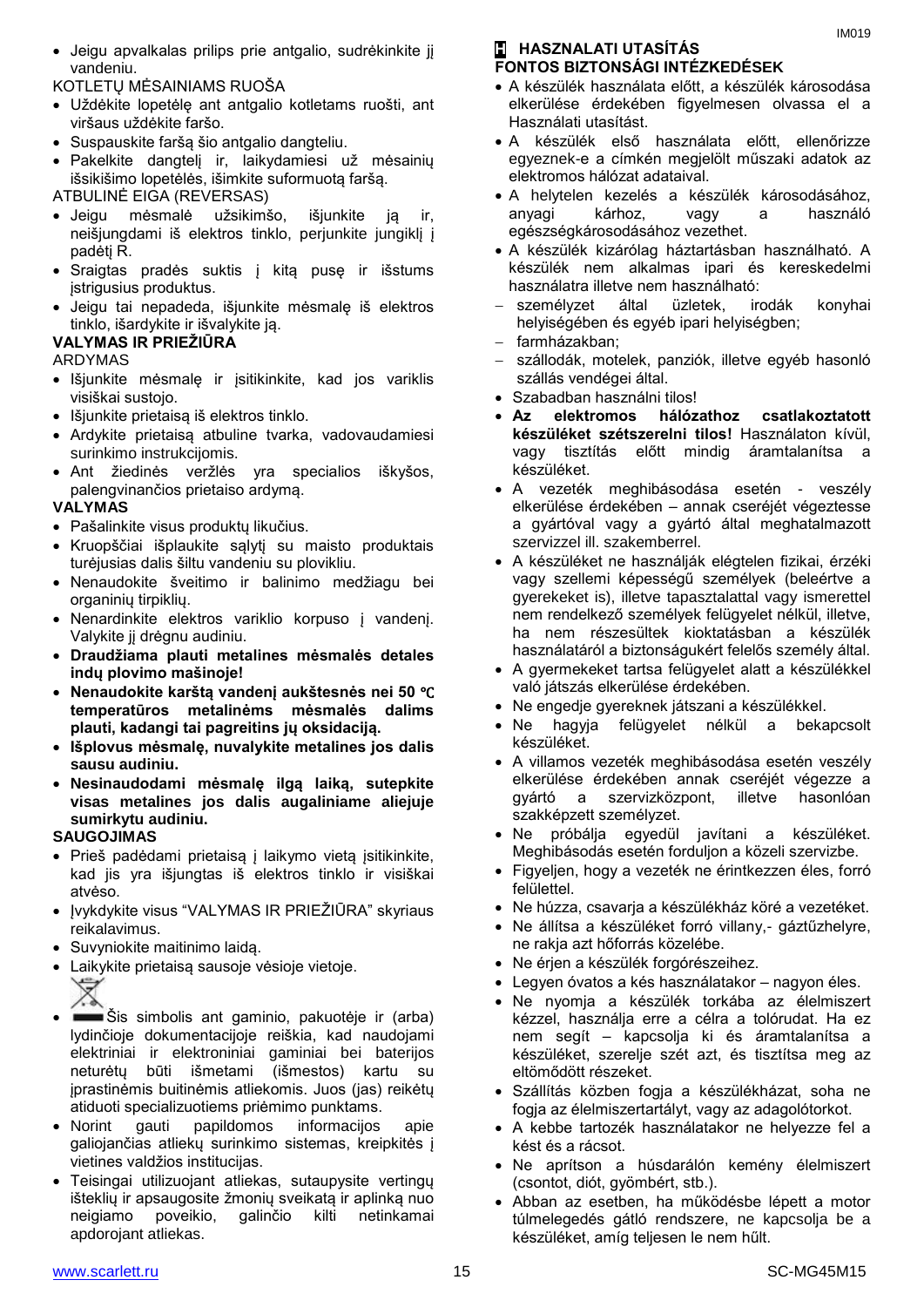- **A szünet nélküli működés maximális időpontja ne haladja meg 7 percet, legalább 7 perces szünettartással.**
- Minden egyes működés után, mielőtt szétszerelné a készüléket, bizonyosodjon meg arról, hogy a készülék ki van kapcsolva, áramtalanítva van és a motor teljesen leállt.
- Ne terhelje túl a készüléket élelmiszerrel.
- Amennyiben a készüléket valamennyi ideig 0 ºC–nál tárolták, bekapcsolása előtt legalább 2 órán belül tartsa szobahőmérsékleten.
- A gyártónak jogában áll értesítés nélkül másodrendű módosításokat végezni a készülék szerkezetében, melyek alapvetően nem befolyásolják a készülék biztonságát, működőképességét, funkcionalitását.
- A gyártási idő a terméken és/vagy a csomagoláson, illetve a kísérő dokumentumokban található.

# **ELŐKÉSZÍTÉS**

- Mossa meg a húsdaráló élelmiszerrel érintkező részeit (a készülékházon kívül), meleg, mosogatószeres vízben.
- Mielőtt csatlakoztatná a készüléket az elektromos hálózathoz, bizonyosodjon meg arról, hogy a készülék ki van kapcsolva.

# **HASZNÁLATI UTASÍTÁSOK**

ÖSSZESZERELÉS (1-6 ábra)

- Helyezze a húsdarálóblokkot a készülékházon lévő ágyba.
- Helyezze a fém csigacsavart hosszú végével a húsdarálóblokkba, és fordítsa addig, amíg helyére nem áll.
- Húzza rá a csigacsavarra előbb a kést, azután a szükséges rácsot úgy, hogy a kiálló részei beilleszkedjenek a húsdarálóblokk vájataiba, a kés pengéi pedig szorosan érintkezzenek a rács felületéhez, különben a hús nem fog darálódni.
- Húzza meg (de nem túlságosan) a gyűrűs anyacsavart.
- Az anyacsavaron speciális vájatok találhatók, melyeknek köszönhetően bármilyen, kéz alatt lévő evőeszközzel kényelmesen lecsavarható.
- Helyezze a húsdarálóblokkra az élelmiszertartályt.
- Állítsa fel a húsdarálót egyenes felületre.
- Ne zárja el az alsó és oldalsó panelen helyezkedő szellőzőnyílásokat.

# HÚSFELDOLGOZÁS

- Aprítsa fel a húst olyan darabokra, hogy könnyen beleférjenek az adagoló torokba.
- Dugja be a dugót a konnektorba és állítsa a főkapcsolót ON helyzetbe.
- Helyezze a húst az alátétre, és lassacskán adagolja a húsdarálóba a tolólapát segítségével.
- A művelet végén kapcsolja ki a húsdarálót és áramtalanítsa a készüléket.
- A KEBBE ELKÉSZÍTÉSE
- A kebbe hagyományos közel-keleti étel. Többnyire darált bárányhúsból és búzadarából készítik. A darált masszából üreges virsliket készítenek, melyeket megtöltenek egy durvábbra darált fűszeres húsos masszával, és olajban megsütik azokat.
- Eressze át az előzőleg elkészítet darált masszát a kebbe elkészítéséhez használt feltéten át.
- Vágja fel az üreges virslit kívánt hosszúságú darabokra.
- Töltse meg az üreges virsliket töltelékkel és ragassza le a két végét.
- Süsse meg a kebbet olajban.
- HÁZIKOLBÁSZ ELKÉSZÍTÉSE
- A házikolbász hártyáját tartsa meleg vízben 10 percig, utána húzza a nedves hártyát a házikolbász készítéséhez használt feltétre.
- Helyezze a felaprított húst a torokba. Töltse meg a hártyát, gyengéden tolva a húst a lapátka segítségével.
- Ha a hártya a feltéthez tapadna, nedvesítse meg.
- HAMBURGER HÚSPOGÁCSA ELKÉSZÍTÉSE
- Helyezze a lapátot a hamburger húspogácsaformálóra és rakja rá a darált húst.
- A tartozék fedelével tömörítse a darált húst.
- Emelje fel a fedőt és tartva a lapát kiálló részét emelje ki a húspogácsát.

# IRÁNYVÁLTÁS

- Ha a húsdaráló eltömődött, kapcsolja ki a készüléket és elkerülve az áramtalanítást, kapcsolja át a főkapcsolót R.
- A csiga ellenkező irányba kezd forogni és kitolja a bent rekedt élelmiszert.
- Ha ez nem segít, áramtalanítsa a húsdarálót, szerelje szét és tisztítsa meg azt.

#### **TISZTÍTÁS ÉS KARBANTARTÁS** SZÉTSZERELÉS

- Kapcsolja ki a húsdarálót és győződjön meg arról, hogy a motor teljesen leállt.
- Áramtalanítsa a készüléket.
- Szerelje szét a készüléket az összeszerelés ellenkező sorrendjében.
- A könnyebb szétszerelés érdekében a gyűrűs anyacsavaron speciális kiálló részek vannak tervezve.

TISZTÍTÁS

- Távolítsa el a maradék élelmiszert.
- Mossa meg mosogatószeres vízben az összes élelmiszerrel érintkező tartozékot.
- Ne használjon súroló, klórtartalmú szert és szerves oldószert.
- Ne merítse vízbe a motorházat. Törölje meg nedves törlőkendővel.
- **A húsdaráló fémrészeit mosogatógépben mosni tilos!**
- **A húsdaráló fémrészeit ne mossa 50°C-nál melegebb vízben, ez felgyorsítja azok oxidálódását.**
- **Mosás után a fém részeket törölje szárazra.**
- **Amennyiben hosszabb időn belül nem használja a húsdarálót, törölje át az összes fém részt étolajos törlőkendővel.**

- Tárolás előtt győződjön meg arról, hogy a készülék áramtalanítva van, és teljesen lehűlt.
- Kövesse a TISZTÍTÁS ÉS KARBANTARTÁS rész lépéseit.
- Tekerje fel a vezetéket.
- Száraz, hűvös helyen tárolja.
- 
- **EX** a jel a terméken, csomagoláson és/vagy kísérő dokumentumokon azt jelenti, hogy ezeket a használt villamos és elektronikus termékeket és elemeket tilos az általános háztartási hulladékkal kidobni. E tárgyakat speciális befogadó pontokban kell leadni.

**TÁROLÁS**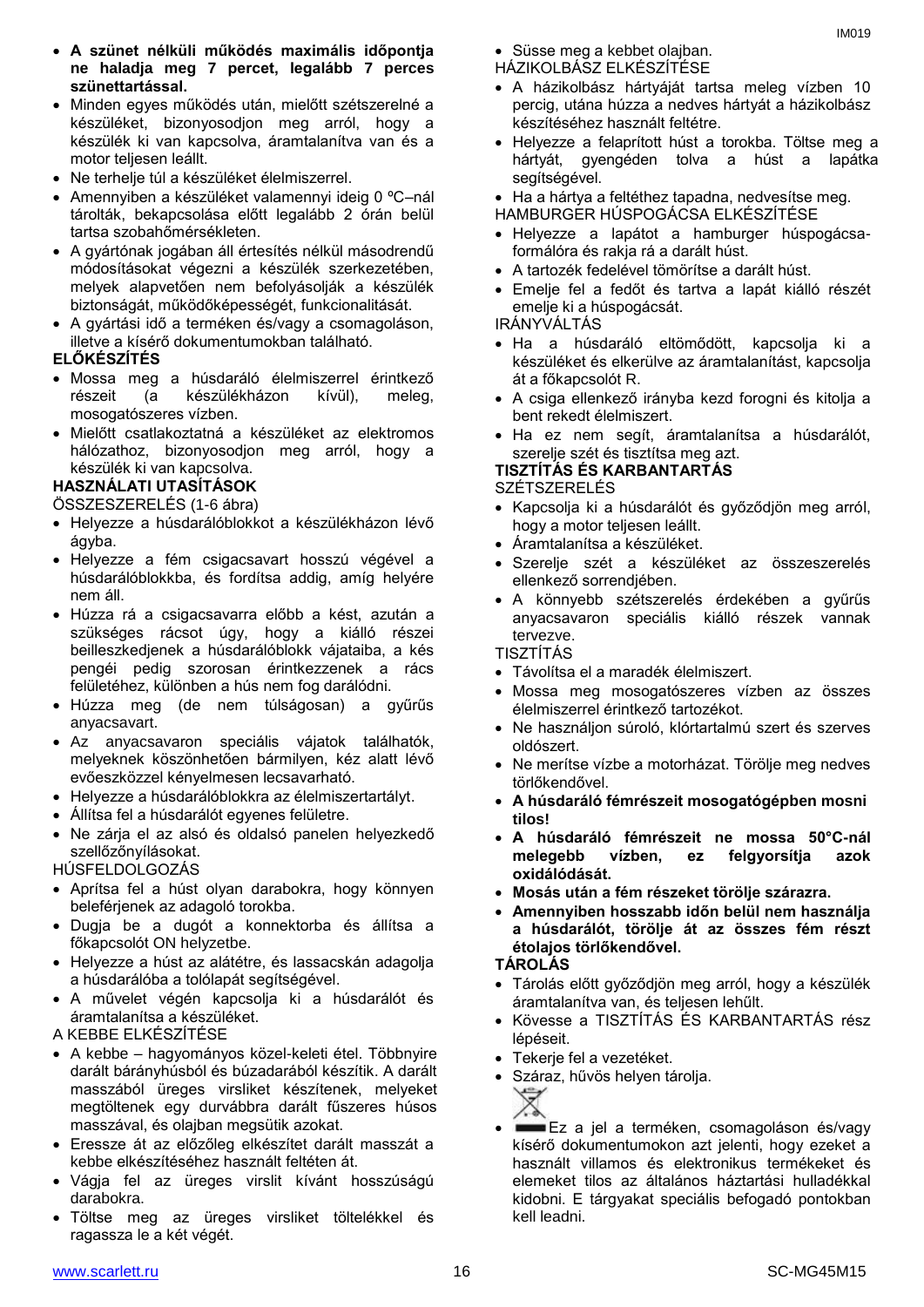- A hulladékbefogadó rendszerrel kapcsolatos kiegészítő információért forduljon a helyi illetékes hatósághoz.
- A megfelelő hulladékkezelés segít megőrizni az értékes erőforrásokat és megelőzheti az olyan esetleges negatív hatásokat az emberi egészségre és a környezetre, amelyek a nem megfelelő hulladékkezelés következtében felmerülhetnek fel.

# **RO MANUAL DE UTILIZARE MĂSURI DE SIGURANȚĂ**

- Citiți cu atenție aceste instrucțiuni înainte de a utiliza aparatul pentru a evita defecțiunile în timpul utilizării.
- Înainte de prima conectare, verificați dacă caracteristicile tehnice indicate pe produs corespund parametrilor rețelei electrice.
- Manipularea necorespunzătoare poate duce la deteriorarea produsului, pagube materiale și poate cauza daune sănătății utilizatorului.
- A se utiliza doar în scopuri de utilizare casnică. Aparatul este destinat doar pentru utilizare în condiții casnice. Aparatul nu este destinat pentru utilizare industrială și comercială, precum și pentru utilizare în:
- zonele de bucătărie pentru personalul din magazine, oficii și alte încăperi de producere;
- ferme;
- clienții din hoteluri, moteluri, pensiuni și alte spații de locuit similar.
- A nu se utiliza în afara încăperii.
- **Se interzice dezasamblarea aparatului dacă acesta este conectat la rețeaua electrică**. Întotdeauna deconectați aparatul de la rețeaua electrică înainte de curățare sau când nu este utilizat.
- Pentru a preveni electrocutarea și aprinderea, nu introduceți aparatul și cablul de alimentare în apă sau alte lichide. Dacă acest lucru s-a întâmplat, deconectați imediat aparatul de la rețeaua electrică și adresați-vă centrului de deservire pentru o verificare.
- Aparatul nu este destinat persoanelor (inclusiv copiilor) cu capacități fizice, senzoriale și mintale reduse sau dacă ele nu posedă experiență de viață sau cunoștințe, dacă ele nu sunt supravegheate sau instruite privitor la utilizarea aparatului de persoana, responsabilă de siguranța lor.
- Supravegheați copiii pentru a nu le permite jocul cu aparatul.
- Nu lăsați aparatul conectat nesupravegheat.
- Nu utilizați accesoriile ce nu sunt incluse în setul de furnizare.
- Pentru a preveni situațiile periculoase, în cazul deteriorării cablului de alimentare, este necesar ca acesta sa fie înlocuit de producător, centrul de reparații sau de personalul similar calificat.
- Nu încercați să reparați aparatul de sine stătător. Dacă întâmpinați probleme, vă rugăm să contactați cel mai apropiat centru de deservire.
- Aveți grijă ca cablul de alimentare să fie plasat departe de marginile ascuțite și suprafețele fierbinți.
- Nu trageți, nu răsuciți și nu înfășurați cablul de alimentare de orice.
- Nu plasați aparatul pe aragazul sau plita electrică fierbinte, nu-l așezați în apropierea surselor de căldură.
- www.scarlett.ru 17 SC-MG45M15 Nu atingeți componentele mobile ale aparatului.

 Aveți grijă cum manipulați cuțitul - este foarte ascuțit.

IM019

- Nu împingeți produsele pe gura de alimentare cu degetele, utilizați pentru aceasta un împingător. Dacă acest lucru nu funcționează, opriți și deconectați aparatul de la rețeaua electrică, dezasamblați-l și curățați locurile înfundate.
- În cazul mutării țineți aparatul cu ambele mâini de corp și, în nici un caz, nu țineți de tava pentru produse sau gura de umplere.
- La utilizarea duzei kebbe nu montați cuțitul și grila.
- Nu mărunțiți în mașina de tocat produse solide (nuci, osoase, ghimbir, etc).
- Dacă a fost declanșat sistemul de protecție contra supraîncălzirii motorului, nu porniți aparatul până când nu este complet răcit.
- **Durata maximă admisibilă de funcționare neîntreruptă - nu mai mult de 7 minute, cu o pauză obligatorie de cel puțin 7 minute.**
- De fiecare dată după utilizare, asigurați-vă că aparatul este oprit, deconectat, și motorul este complet oprit, înainte de a începe dezasamblarea aparatului.
- Nu supraîncărcați aparatul cu produse.
- Dacă aparatul s-a aflat pentru o perioadă de timp la temperaturi sub 0 ° C, înainte de a fi pornit se recomandă a-l ține în condiții de cameră timp de cel puțin 2 ore.
- Producătorul își rezervă dreptul de a introduce modificări nesemnificative în construcția produsului, care nu influențează în mod fundamental siguranța, performanța și funcționalitatea acestuia, fără notificare prealabilă ..PREGĂTIREA PENTRU LUCRU
- Toate componentele mașinii de tocat, care vor atinge produsele alimentare (cu excepția carcasei), se spală cu apă caldă și detergent.
- Înainte de a conecta aparatul la rețeaua electrică, verificați dacă acesta este oprit.

# **UTILIZAREA**

ASAMBLAREA (Fig.1-6)

- Introduceti blocul masinii de tocat în spatiul corespunzător al corpului.
- Introduceți în bloc melcul cu capătul lung înainte și rotiţi-l până când acesta se va aşeza la loc.
- Îmbrăcaţi pe melc mai întâi cuţitul şi apoi grilajul astfel, încât protuberanțele acestuia să intre în fantele de pe corpul maşinii de tocat, iar marginile de tăiere a cuţitului să se sprijine ferm de suprafaţa grilajului, în caz contrar, carnea nu va fi tocată.
- Pentru comoditate, pe piuliţă sunt prevăzute canale speciale, care înlesnesc utilizarea oricăror tacâmuri disponibile pentru a o desface.
- ЛнStrângeţi (fără efort exagerat) piuliţa inelară.
- Instalaţi tava suport pentru produse pe tubul de alimentare al maşinii de tocat.
- Aşezaţi maşina de tocat pe o suprafaţă plană.
- Se interzice acoperirea orificiilor de ventilare de pe panourile de jos şi de pe cele laterale. PRELUCRAREA CĂRNII
- Tăiaţi carnea în bucăţi de dimensiunea, ce le-ar permite să intre uşor în tubul de alimentare.
- Conectati tocătorul la rețeaua electrică și mutați întrerupătorul în poziția ON și comutatorul ON/R în poziţia ON.
- Puneţi carnea pe tavă şi adăugaţi-o câte puţin în tocător cu ajutorul accesoriului de împingere.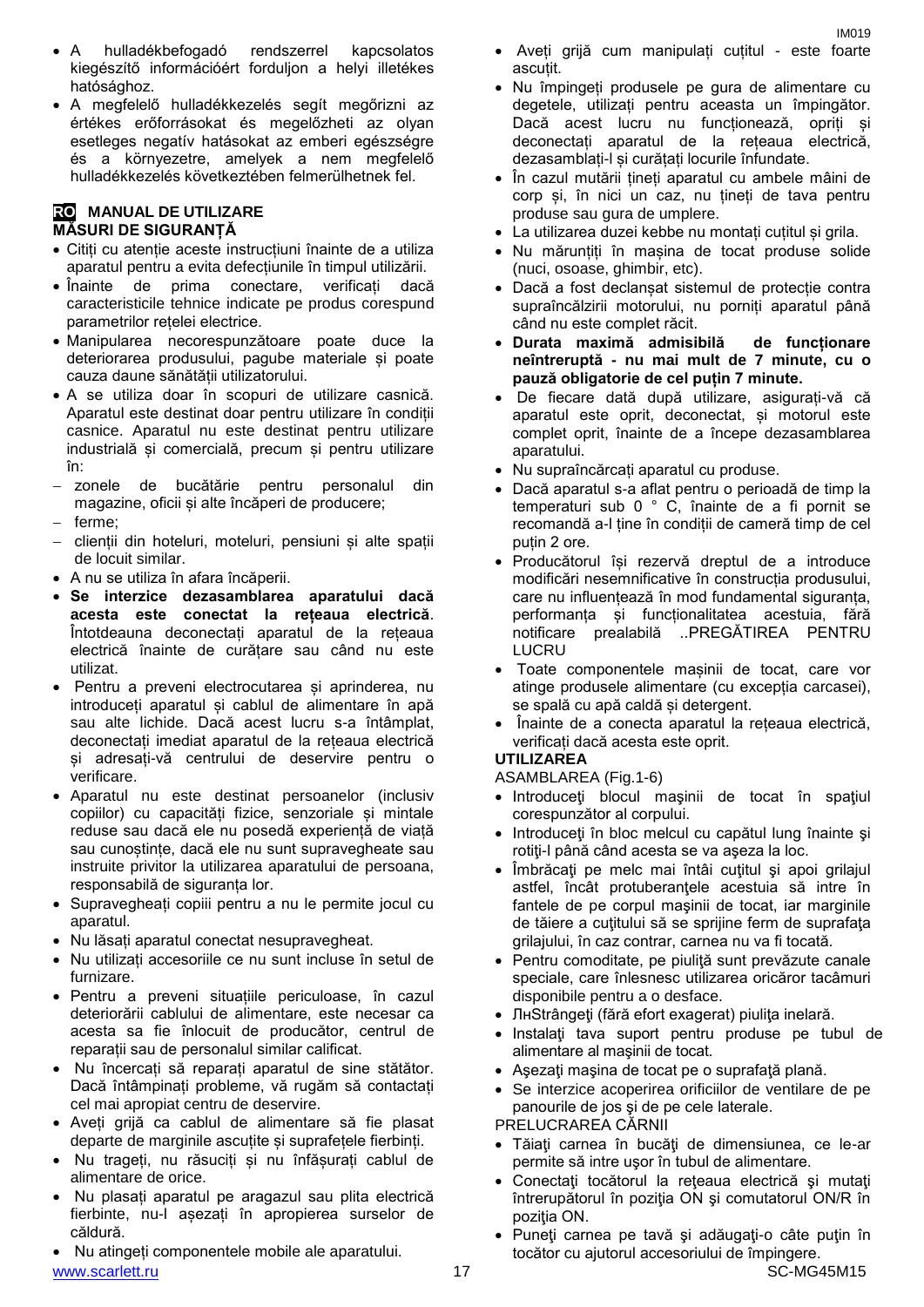La sfârşitul utilizării deconectaţi maşina de tocat şi scoateţi ştecherul din priză.

PREGĂTIREA KEBBE

- Kebbe este un fel de mâncare orientală. De regulă, acesta este pregătit din carne tocată de miel şi grâu măcinat, care sunt amestecate până la obţinerea unei tocături omogene. Din tocătură se fac tuburi goale, care sunt umplute cu tocătură din bucăți mai mari de carne condimentată şi sunt prăjite în ulei.
- Treceti tocătura pregătită în prealabil prin accesoriul de pregătire a kebbe.
- Tăiaţi tubul gol obţinut în bucăţi de lungime dorită.
- Umpleti tuburile cu ingrediente și lipiti capetele acestora.

• Prăiiti kebbe în ulei.

- PREGĂTIREA CÂRNAŢILOR DE CASĂ
- Ţineţi învelişul pentru cârnaţi în apă caldă timp de 10 minute, apoi îmbrăcaţi învelişul umed pe pâlnia pentru cârnaţi.
- Puneţi carnea tocată în tavă. Umpleţi învelişul, împingând uşor carnea în tubul de alimentare cu ajutorul accesoriului de împingere.

 Dacă învelişul se lipeşte de pâlnie, umeziţi-o cu apă. PREPARAREA PÂRJOALELOR PENTRU HAMBURGERI

- Puneți spatula pe accesoriul de preparare a pârjoalelor pentru hamburgeri, iar deasupra puneți carnea tocată.
- Presați carnea tocată cu ajutorul capacului acestui accesoriu.
- Ridicați capacul și, apucând de proeminența spatulei pentru hamburgeri, scoateți carnea tocată formată. REVERS
- Dacă maşina de tocat s-a blocat, deconectaţi-o şi, fără a scoate ştecherul din priză, mutaţi întrerupătorul în poziţia R.
- Melcul va începe să se învârte în sens invers şi va împinge produsele blocate.
- Dacă aceasta nu ajută, deconectaţi tocătorul de la rețeaua electrică, dezasamblați-o și curățiți-o.

# **CURĂȚAREA ȘI ÎNTREȚINEREA**

**DEMONTAREA** 

- Deconectați mașina de tocat și asigurați-vă că motorul este complet oprit.
- Deconectați aparatul de la rețeaua electrică.
- Demontarea se realizează în ordinea inversă a montării.
- Pentru a facilita demontarea, piulița inelară este prevăzută cu margini proeminente speciale. CURĂȚAREA
- Îndepărtați orice produse reziduale.
- Spălați toate piesele ce au fost în contact cu produsele alimentare, cu apă caldă și detergent.
- Nu folosiți substanțe abrazive sau solvenți organici care contin clor.
- Nu introduceți corpul motorului în apă. Ștergeți carcasa cu o cârpă umedă.
- **Se interzice spălarea pieselor metalice ale mașinii de tocat în mașina de spălat vase!**
- **Nu folosiți apă fierbinte cu o temperatură de peste 50** ℃ **pentru curățarea pieselor metalice ale mașinii de tocat, deoarece aceasta va accelera oxidarea lor.**
- **După spălare, ștergeți componentele metalice cu o cârpă uscată.**
- **Dacă mașina de tocat nu este utilizată pentru o perioadă lungă de timp, ștergeți toate piesele sale metalice cu o cârpă înmuiată în ulei vegetal. PĂSTRAREA**
- Înainte depozitare, asigurați-vă că aparatul este deconectat și complet răcit.
- Respectați toate cerințele punctului CURĂȚAREA ȘI ÎNTREȚINEREA.
- Strângeți prin înfășurare cablul de alimentare.
- Păstrați aparatul într-un loc răcoros și uscat.
- 
- Simbolul dat pe produs, ambalaj şi/sau documentele însoţitoare înseamnă că aparatele electrice şi electronice, şi bateriile uzate nu trebuie aruncate împreună cu deşeurile menajere. Acestea trebuie duse la punctele de colectare specializate.
- Adresaţi-vă la autorităţile locale pentru a obţine informaţii suplimentare referitor la sistemele existente de colectare a deşeurilor.
- Reciclarea corectă va contribui la păstrarea resurselor valoroase şi la prevenirea posibilelor efecte negative asupra sănătății oamenilor și a mediului înconjurător, care ar putea apărea în rezultatul reciclării incorecte a deşeurilor.

# **PL INSTRUKCJA OBSŁUGI ŚRODKI BEZPIECZEŃSTWA**

- Zalecamy uważnie przeczytać niniejszą instrukcję przed uruchomieniem urządzenia, aby uniknąć awarii podczas użytkowania.
- Przed pierwszym włączeniem należy sprawdzić, czy dane techniczne podane na wyrobie są zgodne z parametrami prądu elektrycznego.
- Niewłaściwe postępowanie może spowodować uszkodzenie wyrobu, wyrządzić szkodę materialną albo spowodować zagrożenie zdrowia użytkownika.
- Urządzenie jest przeznaczone tylko do użytku domowego. Urządzenie nie jest przeznaczone do używania w przemyśle i w handlu, a także do wykorzystania:
- w pomieszczeniach kuchennych dla pracowników w sklepach, biurach i innych pomieszczeniach produkcyjnych;
- w domach rolników;
- przez klientów w hotelach, motelach, pensjonatach i innych podobnych miejscach zamieszkania.
- Urządzenia nie należy używać na wolnym powietrzu.
- **Zabrania się rozmontowywać urządzenie, jeśli jest podłączone do sieci elektroenergetycznej.**  Należy zawsze odłączać urządzenie od sieci elektroenergetycznej przed jego czyszczeniem lub w sytuacji, kiedy nie jest wykorzystywane.
- W celu uniknięcia porażenia prądem elektrycznym i zapalenia nie należy zanurzać urządzenia lub przewodu zasilania w wodzie bądź innych substancjach płynnych. Jeśli to się stało, należy go natychmiast odłączyć od sieci elektroenergetycznej i zwrócić się do Punktu Serwisowego w celu sprawdzenia jego funkcjonalności.
- Urządzenie nie jest przeznaczone do użytku przez osoby (w tym dzieci) o obniżonych możliwościach fizycznych, zmysłowych lub umysłowych albo w przypadku braku doświadczenia lub wiedzy, jeśli nie znajdują się one pod nadzorem lub nie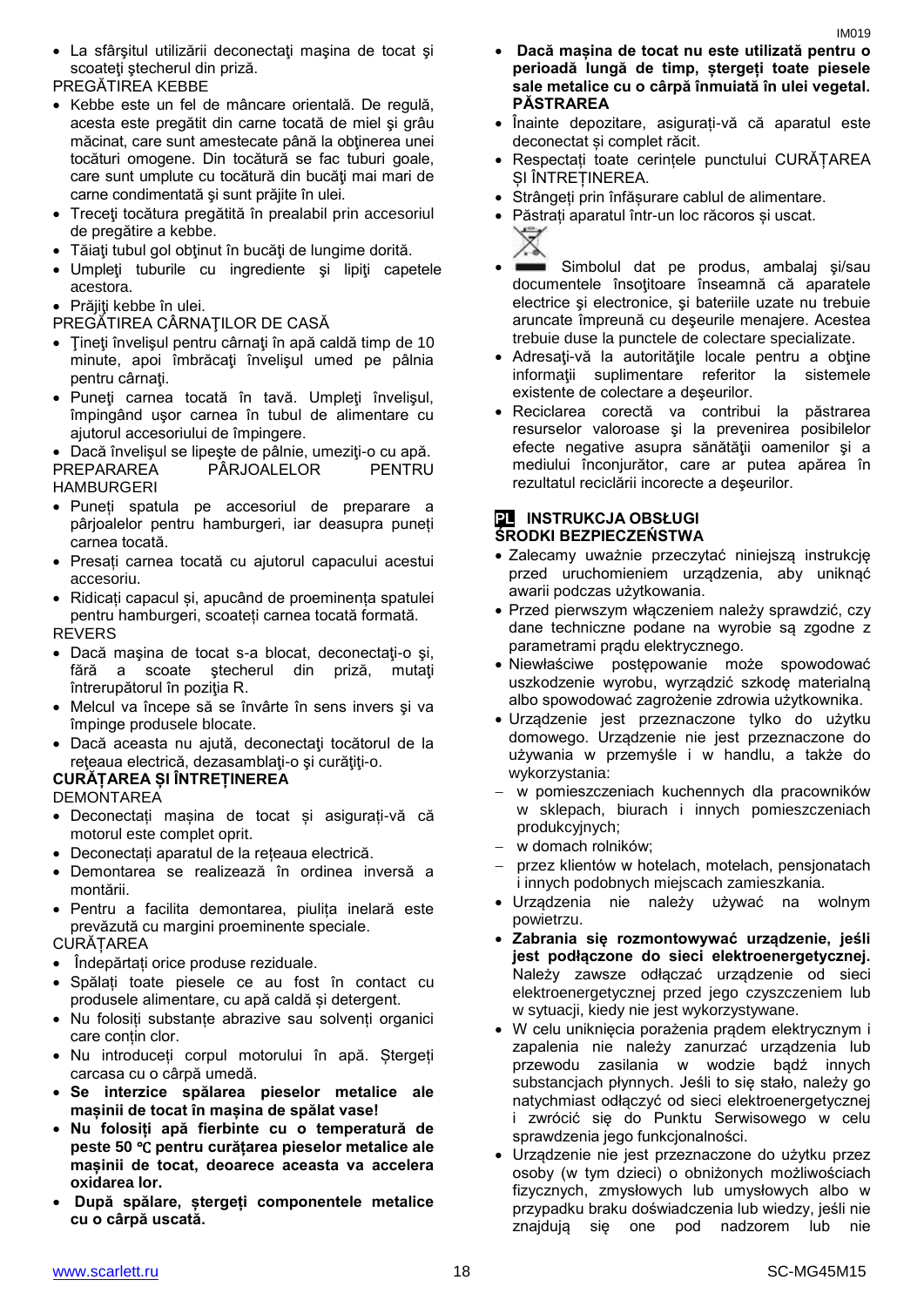poinstruowane przez osobę odpowiedzialną za ich bezpieczeństwo na temat korzystania z urządzenia.

- Dzieci powinny być nadzorowane w celu niedopuszczenia do bawienia się z urządzeniem.
- Nie wolno pozostawiać włączonego urządzenia bez nadzoru.
- Nie należy korzystać z akcesoriów nie stanowiących części składowych tego zestawu.
- Jeżeli przewód zasilający ulegnie uszkodzeniu, to powinien on być wymieniony u wytwórcy lub w specjalistycznym zakładzie naprawczym albo przez wykwalifikowaną osobę.
- Nie wolno próbować naprawiać urządzenie samodzielnie. W przypadku usterek należy skontaktować się z najbliższym Punktem Serwisowym.
- Należy uważać, aby przewód zasilający nie dotykał ostrych krawędzi i gorących powierzchni.
- Nie należy pociągać za przewód zasilania, skręcać go lub nawijać wokół obudowy urządzenia.
- Nie należy stawiać urządzenia na gorącej kuchni gazowej bądź elektrycznej lub umieszczać w pobliżu źródeł ciepła.
- Nie należy dotykać ruchomych części urządzenia.
- Należy uważać podczas obchodzenia się z nożem jest bardzo ostry.
- Zabrania się przepychać produkty do komory palcami, należy do tego korzystać z popychacza. Jeżeli to nie pomogło rozwiązać problem, należy wyłączyć i odłączyć urządzenie od sieci elektroenergetycznej, rozmontować go na części i oczyścić zatkane miejsca.
- Podczas przenoszenia należy trzymać urządzenie obiema rękoma za obudowę oraz w żadnym wypadku nie trzymać go za misę do produktów ani za komorę.
- Podczas korzystania z nasadki do kebbe nie należy instalować noża i siatki.
- Nie należy rozdrabniać w maszynce do mielenia mięsa twardych produktów (kości, orzechów, imbiru itp.).
- Jeżeli zadziałał system zabezpieczający silnik przed przegrzaniem, nie należy włączać urządzenia, lecz poczekać, aż całkowicie ostygnie.
- **Maksymalna długość nieprzerwanej pracy urządzenia – nie więcej niż 7 minut z obowiązkową przerwą nie mniejszą niż 7 minut.**
- Za każdym razem po zakończeniu pracy należy upewnić się, że urządzenie jest wyłączone, odłączone od sieci elektroenergetycznej i silnik całkowicie się zatrzymał, nim zaczynać rozmontowanie urządzenia.
- Nie należy przeciążać urządzenia nadmierną ilością produktów.
- Jeśli urządzenie przez jakiś czas znajdowało się przy temperaturze poniżej 0ºC, przed włączeniem należy go przechowywać w temperaturze pokojowej nie krócej niż 2 godziny.
- Producent zastrzega sobie prawo do wprowadzania drobnych zmian do konstrukcji urządzenia, nie wpływających zasadniczo na jego bezpieczeństwo, sprawność i funkcjonalność, bez dodatkowego powiadomienia.
- Data produkcji jest podana na urządzeniu i/lub na opakowaniu, a także w dołączonej dokumentacji.

# **PRZYGOTOWANIE DO PRACY**

- Wszystkie części maszynki do mielenia mięsa, które będą stykać się z produktami (oprócz obudowy), należy umyć ciepłą wodą z detergentem.
- Przed podłączeniem urządzenia do sieci elektrycznej należy się upewnić, że jest wyłączony. **PRACA**

ZESTAWIENIE (Ryc.1-8)

- Włóż gardziel załadowczą maszynki do mielenia mięsa do gniazda na obudowie.
- Obracaj do pozycji, przy której usłyszysz trzask blokady
- Włóż do gardzieli załadowczej maszynki do mielenia mięsa ślimak długim końcem i obracaj go, aż trafi na miejsce.
- Załóż na ślimak najpierw nożyk (płaską stroną na zewnątrz), a następnie sitko w taki sposób, aby jego występy trafiły na rowki w gardzieli załadowczej maszynki do mięsa, a krawędzie tnące nożyka mocno stykały się do jej płaszczyzny, w przeciwnym razie mięso nie zostanie zmielone.
- Dokręć (nie przeciągając) nakrętkę pierścieniową.
- Nałóż na gardziel załadowczą maszynki do mielenia mięsa miskę do produktów.
- Ustaw maszynkę do mięsa na równej powierzchni.
- Nie wolno blokować otworów wentylacyjnych na spodzie i panelach bocznych.

OBRÓBKA WSTĘPNA MIĘSA

- Pokrój mięso na kawałki o takiej wielkości, aby łatwo przechodziły przez gardziel załadowczą.
- Podłącz maszynkę do mielenia mięsa do źródła zasilania prądem elektrycznym i przełącz wyłącznik na pozycję ON.
- Umieść mięso na misce i po trochu podawaj do maszynki do mięsa popychaczem.
- Po zakończeniu pracy wyłącz maszynkę do mięsa i odłącz ją od źródła zasilania prądem elektrycznym.

PRZYGOTOWANIE KIBBEH

- Kibbeh to tradycyjne danie kuchni Bliskiego Wschodu . Zazwyczaj przygotowuje się z baraniny i zboża pszennego, które należy przerobić na jednolitą masę. Z mięsa mielonego robi się puste rureczki, faszeruje się je grubszą masą mieloną z przyprawami i smaży się w oleju.
- Przepuszczaj wcześniej przygotowany farsz poprzez nasadkę do przygotowania kibbeh.
- Pokrój uzyskaną pustą rurę na kawałki o pożądanej długości.
- Napełnij rurki farszem i zamknij ich końce.
- Smaż kibbeh w oleju.

PRZYGOTOWANIE DOMOWEJ KIEŁBASY

- Przetrzymaj powłokę dla kiełbasy w ciepłej wodzie przez 10 minut, a następnie załóż wilgotną powłokę na nasadkę do przygotowania kiełbasy.
- Umieść mielone mięso w misce. Napełnij powłokę, delikatnie popychając mięso do gardzieli za pomocą popychacza.

 Jeśli powłoka przyklei się do nasadki, zwilż ją wodą. PRZYGOTOWANIE KOTLETÓW DO HAMBURGERÓW

- Umieść łopatkę na przystawce do przygotowania kotletów do hamburgerów, ułóż na górze farsz.
- Zgnieć farsz za pomocą pokrywy tej przystawki.
- Podnieś pokrywę i, trzymając się za występ na łopatce do hamburgerów, wyjmij uformowany farsz.